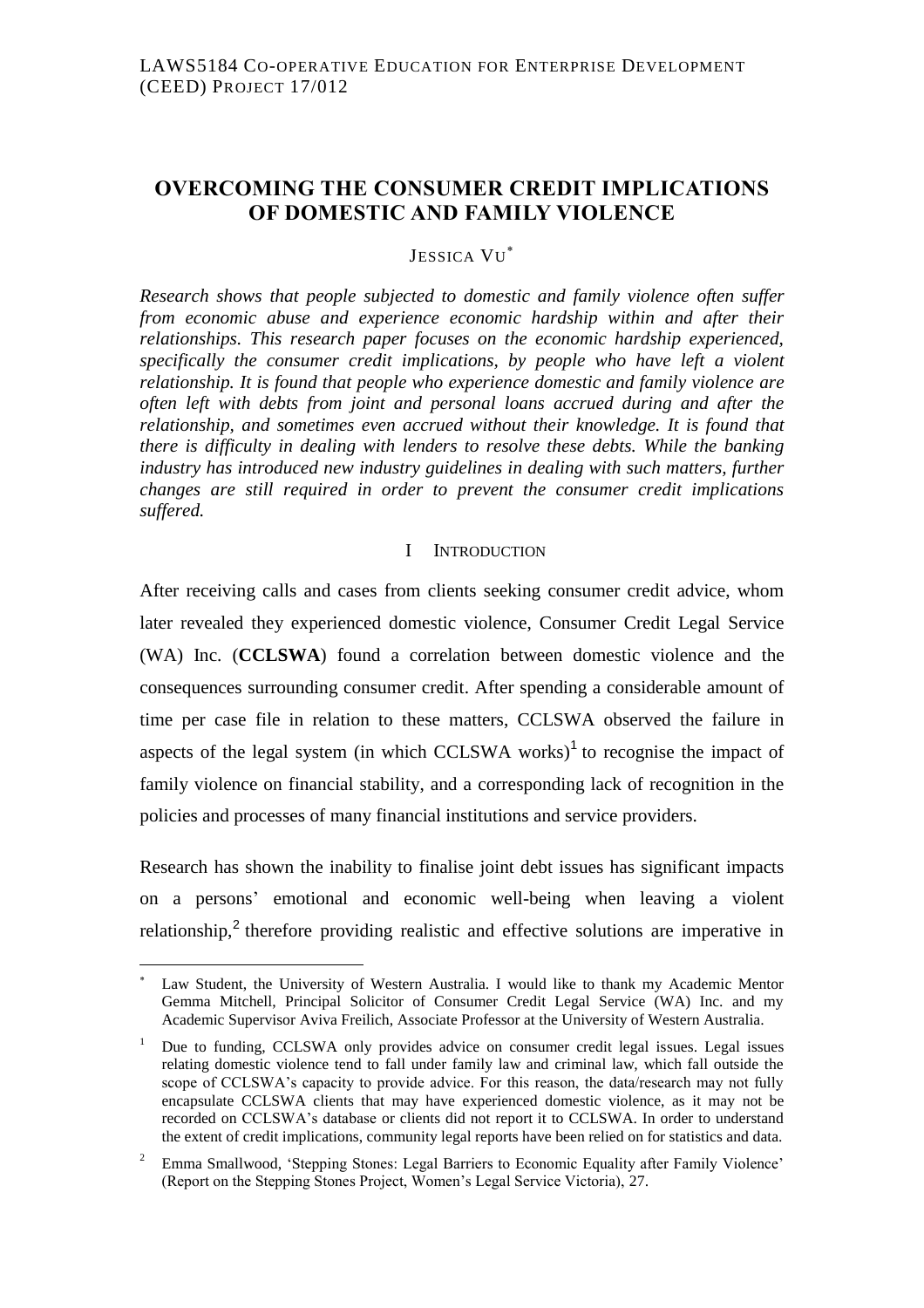enabling their financial independence. This paper specifically explores and identifies the consumer credit implications people experience after leaving a violent relationship, and analyses the current systems in place to provide solutions. The paper aims to understand how survivors of domestic violence experience financial vulnerability and what implications these experiences have on financial institutions and service providers and CCLSWA. There is a gap in the present legal and financial systems in providing options for regaining economic security to people fleeing violence.

#### II ABOUT CONSUMER CREDIT LEGAL SERVICE (WA)

CCLSWA is a not-for-profit community legal centre based in metropolitan Perth that provides:

- legal advice and assistance to, and advocacy on behalf of consumers, with issues arising out of their credit and debt related problems; or out of their Australian Consumer Law disputes. CCLSWA operates a daily telephone advice line service which consumers use to request legal advice and information;
- a resource for financial counsellors and other consumer advocates working with low-income people for the resolution of their credit-related problems, or out of their Australian Consumer Law disputes; and
- community education programmes in matters relating to credit and debt law and the legal system.

CCLSWA also engages in relevant social policy and law reform initiatives, including contributing to such initiatives spearheaded by other organisations.

III DOMESTIC VIOLENCE AND ECONOMIC ABUSE DEFINED

Family and domestic violence<sup>3</sup> is a pattern of controlling and coercive behaviour that includes violent, threatening or other behaviour, to gain and then maintain power and control over the behaviour of an intimate partner or a person in a 'domestic' or

<sup>&</sup>lt;sup>3</sup> The terms family violence and domestic violence are used interchangeably in the paper.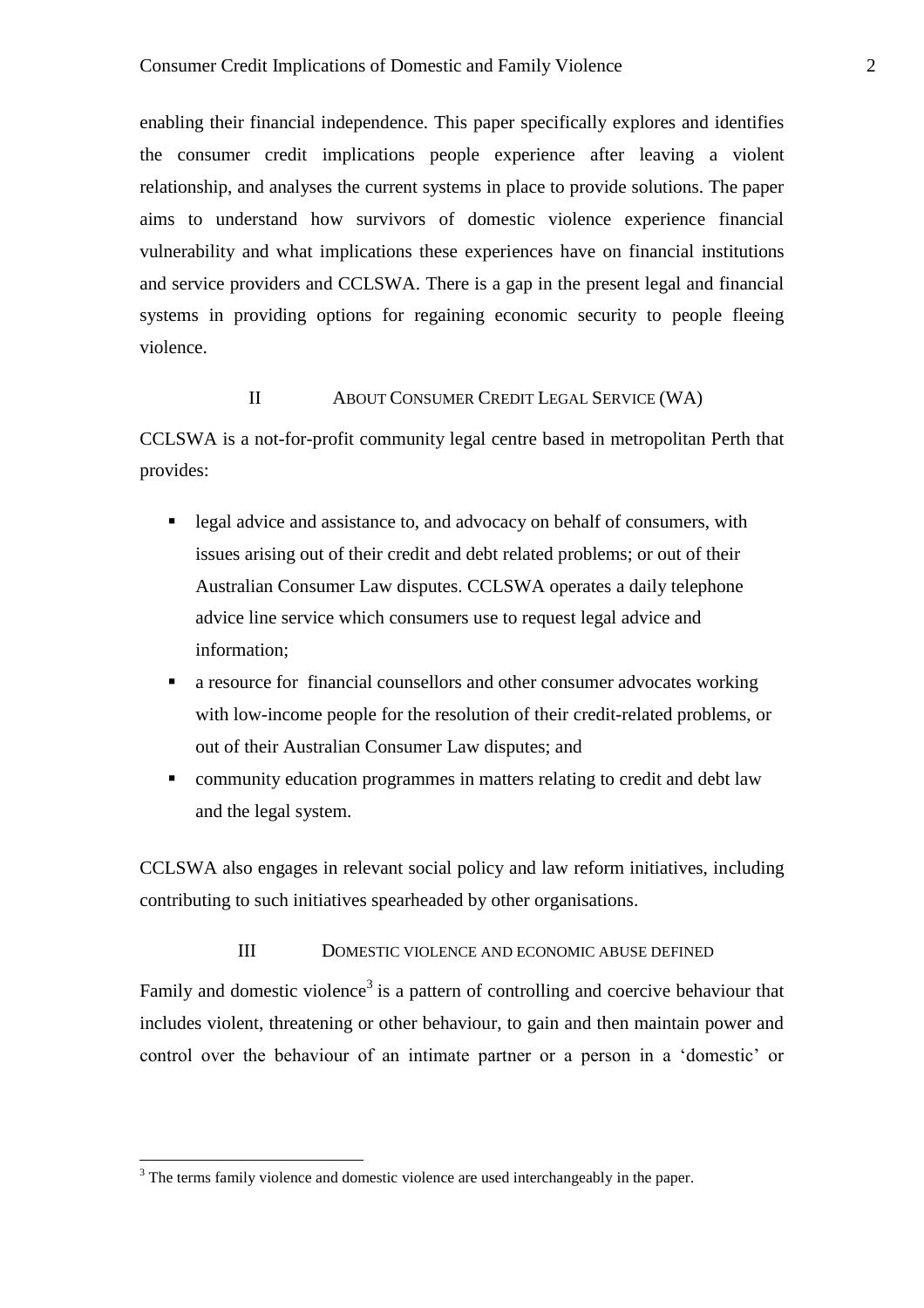'familial' relationship with the abuser.<sup>4</sup> This threatening and controlling behaviour includes physical, emotional, sexual and economic abuse. This paper focuses mainly on the effects of economic abuse.

Economic abuse is a form of family violence that often occurs with other forms of violence.<sup>5</sup> Economic abuse concerns conduct such as coercing a person to relinquish control over assets or income, disposing of a person's property without his or her consent, preventing a person from accessing joint financial assets for the purpose of meeting normal household expenses, or withholding financial support necessary for the maintenance of the person or the person's children.<sup>6</sup>

#### IV CONSUMER CREDIT LAW IN AUSTRALIA

Consumer credit is a debt that a person incurs when purchasing a good or service.<sup>7</sup> The *National Consumer Credit Protection Act 2009* (Cth) (**NCCP Act**) is the law governing consumer credit in Australia and is designed to protect consumers' interests. The NCCP Act includes the National Credit Code (**NCC**) as a schedule to the Act.<sup>8</sup>

The NCC applies to credit provided to an individual (or a strata corporation) wholly or predominantly for household, personal or domestic purposes. The NCC also applies to credit provided to an individual for purchasing, renovating or improving residential property for investment purposes (including refinancing). The NCC does not apply to credit obtained for commercial or business purposes.

In response to the NCC, the two associations that provide regulations and guidelines in the consumer credit and banking industry, the Australian Banker's Association (**ABA**) and the Customer Owned Banking Association (**COBA**), have developed

 $\overline{4}$ National Association of Community Legal Centres Inc. & Women's Legal Services, Submission No 26 to Senate Finance and Public Administration References Committee, *Domestic Violence Inquiry*, July 2014, 3.

<sup>&</sup>lt;sup>5</sup> Smallwood, above n 2, 6.

<sup>&</sup>lt;sup>6</sup> Department of Social Services, The National Council to Reduce Violence against Women and their Children, *Domestic Violence Laws in Australia* (2009), 2.5.18.

<sup>7</sup> Steven Finlay, *Consumer Credit Fundamentals* (Basingstoke: Palgrave Macmillan, 2<sup>nd</sup> ed, 2009) 1.2.

<sup>8</sup> *National Consumer Credit Protection Act 2009* (Vic), Schedule 1.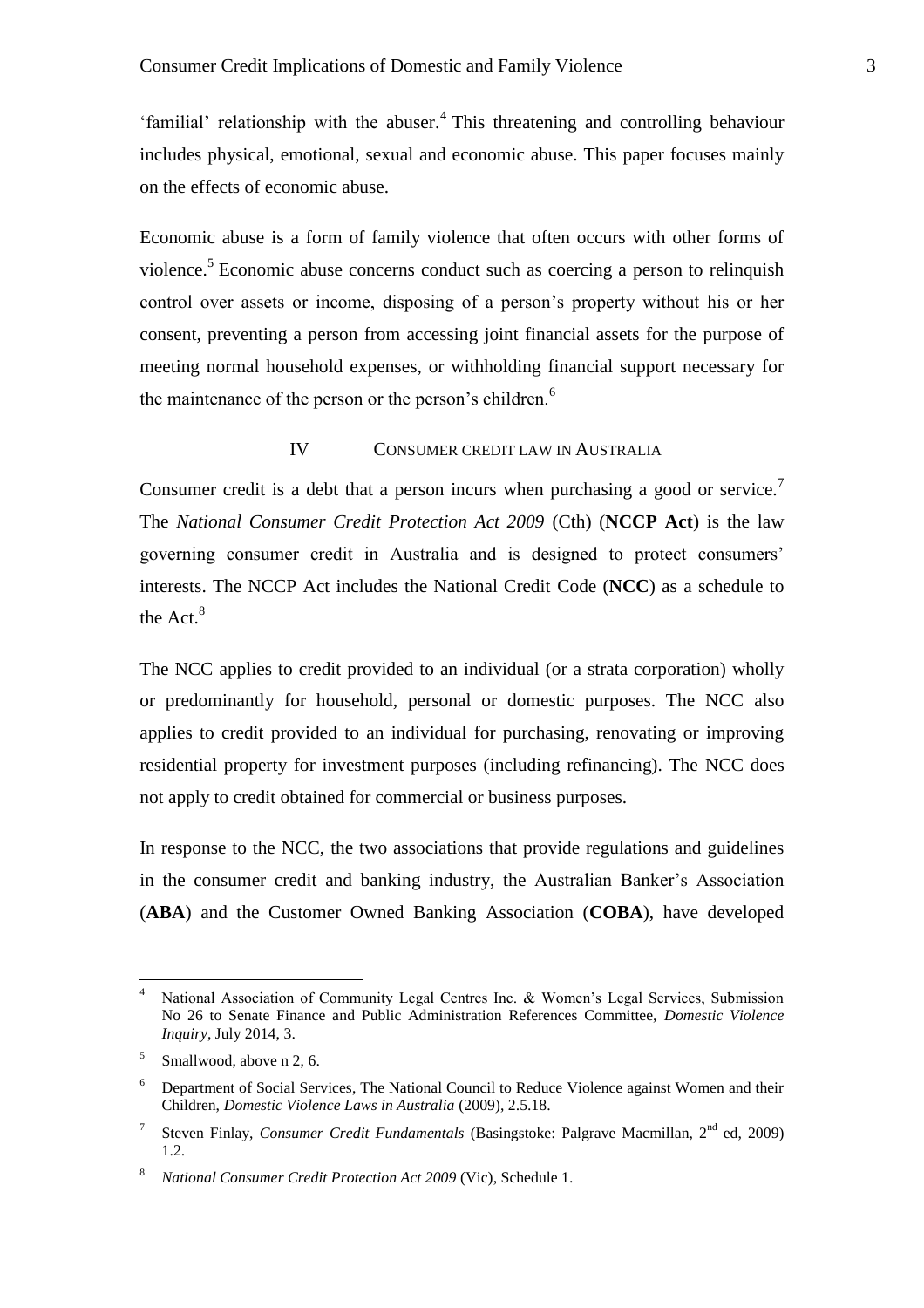Codes of Practice for lenders. Members of ABA and COBA are bound by their respective Codes of Practice.

From 1 July 2010, all lenders, finance brokers, mortgage managers and mortgage originators who arrange or provide credit under the NCCP Act must be members of an Australian Securities and Investments Commission (**ASIC**) approved external dispute resolution (**EDR**) scheme as a condition of their licence (or registration).<sup>9</sup> This means that if a consumer has a dispute, and either the NCCP Act or the relevant Code of Practice applies, then (in most circumstances) consumers are able to go to the relevant EDR scheme about the dispute.

There are two such EDR schemes. Consumers are able to make complaints to either the Financial Ombudsman Service (**FOS**) or Credit and Investments Ombudsman (**CIO**) depending of which scheme the lender is a member. FOS and CIO members include lenders such as non-bank lenders, finance brokers, credit unions, building societies, debt collection firms, financial planners, trustees, servicers, aggregators, and mortgage managers.

## A *Legislative protection to Consumer Credit implications*

At present, there are no legislative provisions that specifically protect people who experience domestic violence under consumer credit law. However, the NCC does provide the following protections:

#### *Responsible Lending*

 $\overline{a}$ 

Credit licensees (both the lenders and financial brokers) must comply with the responsible lending conduct obligations outlined by the NCCP Act.<sup>10</sup> Credit licensees must not enter into a credit contract or consumer lease with a consumer, suggest a credit contract or consumer lease to a consumer or assist a consumer to apply for a

<sup>9</sup> Australian Securities & Investments Commission, *National Credit Code* (March 2016)  $\langle$ http://asic.gov.au/regulatory-resources/credit/credit-general-conduct-obligations/national-creditcode/>.

<sup>&</sup>lt;sup>10</sup> *National Consumer Credit Protection Act 2009* (Cth) (National Credit Act), Chapter 3.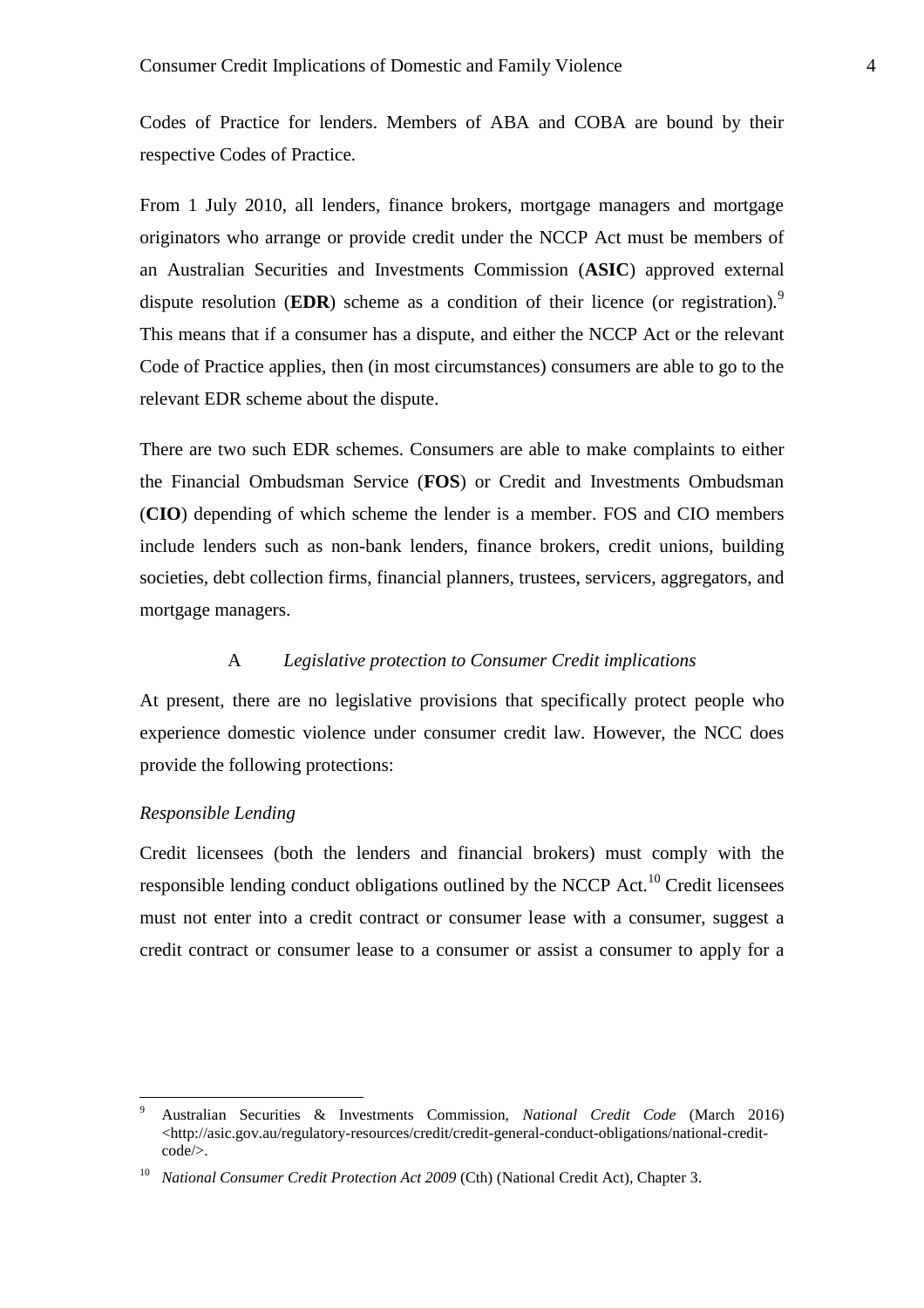credit contract or consumer lease if the credit contract or consumer lease is unsuitable for the consumer. $^{11}$ 

Meeting the responsible lending obligations requires the credit licensee to take three steps:

- i) make reasonable inquiries about the consumer's financial situation, and their requirements and objectives;
- ii) take reasonable steps to verify the consumer's financial situation; and
- iii) make a preliminary assessment (if you are providing credit assistance) or final assessment (if you are the lender or lessor) about whether the credit contract or consumer lease is 'not unsuitable' for the consumer (based on the inquiries and information obtained in the first two steps). $^{12}$

Responsible lending is particularly important when lenders are contemplating contracts regarding joint loans and guarantors.

For joint loans, both parties (known as co-borrowers) are jointly and severally liable for the debt; the co-borrowers are both responsible for the debt, and the lender can pursue them separately for the entire amount owing.

Conversely, guarantors are not parties to a loan. They are legally responsible for paying back the loan if the borrower on the loan cannot or will not make the repayments. This includes liability for any fees, charges and interest on the loan. The guarantor doesn't have the right to own the property or items bought with the loan.

Given the onerous liability as a co-borrower and guarantor, in particular for larger loans, it is necessary that independent legal advice is sought prior to signing any loan agreement to understand the documents and the extent of the risks to be taken on.

 $11$ <sup>11</sup> Ibid s 133; See also Australian Securities & Investments Commission, *Credit licensing: Responsible lending conduct* (November 2014) Regulatory Guide 209 <http://download.asic.gov.au/media/2243019/rg209-published-5-november-2014.pdf>.

<sup>12</sup> Australian Securities & Investments Commission, *Responsible Lending* (September 2013) <http://asic.gov.au/regulatory-resources/credit/responsible-lending/>.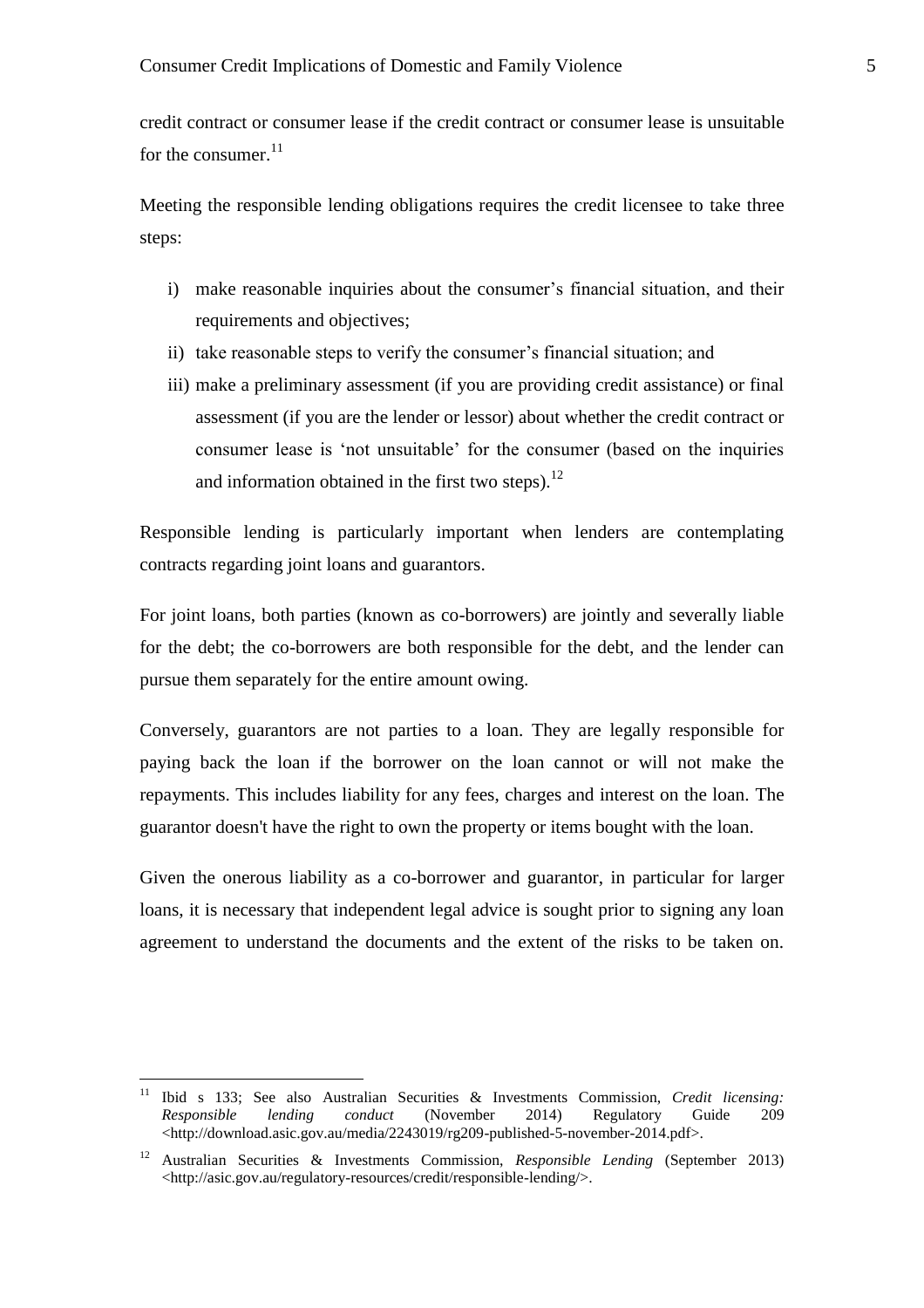Lenders should ensure that borrowers completely understand their rights and obligations, the nature of the loan and the amount of the loan.<sup>13</sup>

#### *Financial Hardship*

Section 72 of the NCC allows a borrower to request a change to the terms of their credit contract on the grounds of financial hardship. Financial hardship is when a borrower is willing but unable to meet their contractual debt obligations because of unexpected events or unforeseen changes that impacts cash flow.

While the NCC does not define 'grounds of financial hardship', the ABA lists examples of financial hardship as:

- Changes in income or expenditure;
- Changes in employment status (such as losing a job or having hours reduced);
- Significant life events such as a relationship breakdown or death in the family;
- Injury or illness; and

 $\overline{a}$ 

Emergency event or natural disaster.

The ABA does not explicitly state that it recognises family violence as a ground of hardship; however, its industry guideline released in November 2016 states that "[hardship arrangements] will take into account the circumstances of a customer impacted by family and domestic violence".<sup>14</sup>

#### C *Regulatory Response to Consumer Credit implications*

In March 2016, the Royal Commission into Family Violence (Vic) (**Royal Commission**) called upon financial and utility institutions, and the regulatory regimes that govern them to "introduce clear and accessible processes to enable victims to resolve on-going financial complexities".<sup>15</sup>

<sup>13</sup> *National Australia Bank Limited v Wehbeh & Anor* [2014] VSC 431; *Paccar Financial Pty Ltd v Menzies* [2013] NSWSC 772; see also article Elliot May Lawyers, *Lender Fails to Insist on Independent Legal Advice* (2017) <http://www.elliottmay.com.au/independent-legal-advice/>.

<sup>&</sup>lt;sup>14</sup> Australian Banker's Association Inc, *Industry guideline: Financial abuse and family and domestic violence policies* (November 2016) <http://www.bankers.asn.au/Consumers/Financial-abuseprevention/domestic-violence>.

<sup>15</sup> State of Victoria, *Royal Commission into Family Violence: Report and recommendations*, Vol IV, Parl Paper No 132 (2014-16) ('Royal Commission into Family Violence') 102.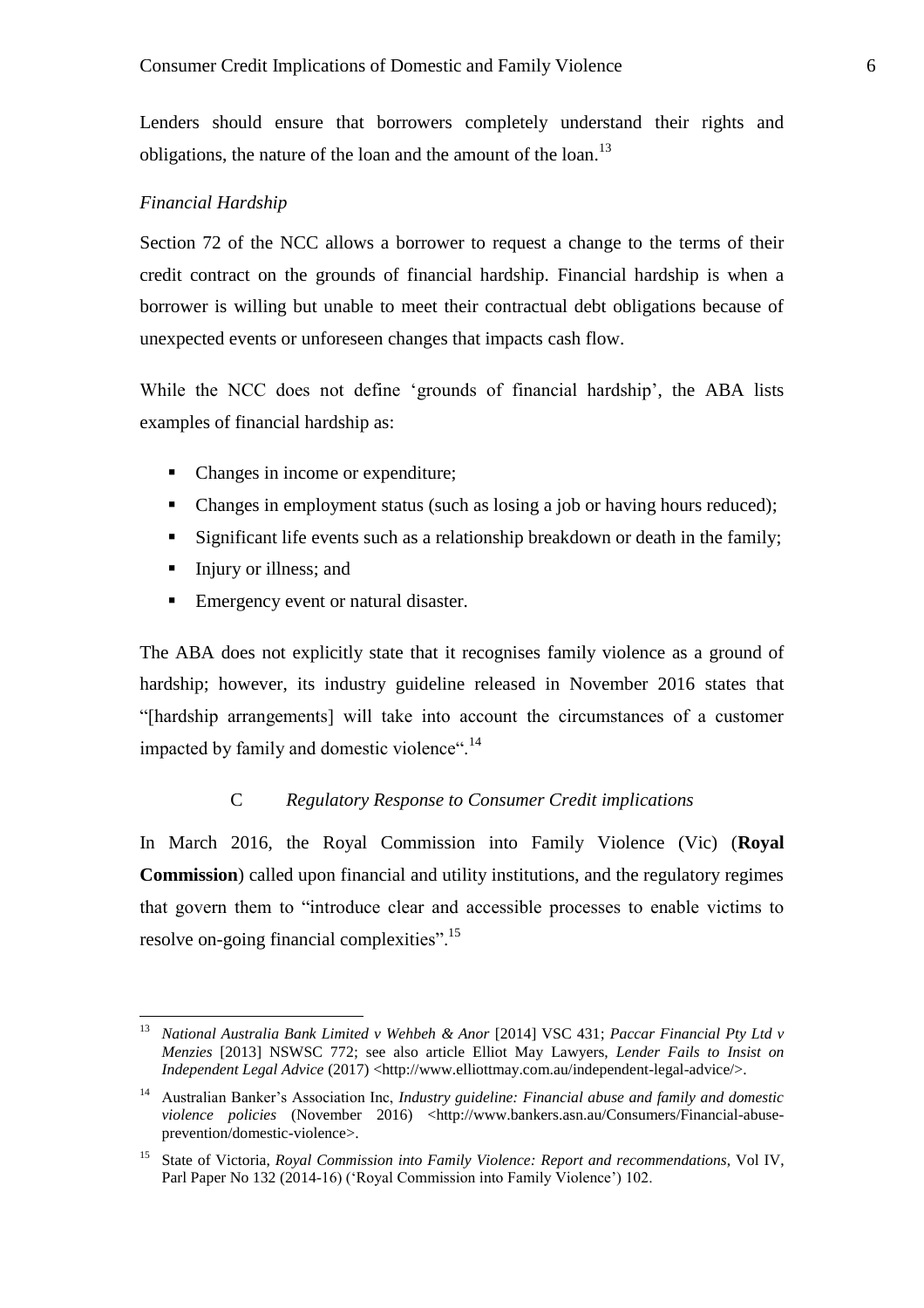The Royal Commission identified gaps in the law and policy regarding service responses to people who have experienced domestic violence. Specifically considering the consumer credit industry:

- i) There was a lack of information, awareness and identification of economic abuse; and
- ii) There was a failure to identify and prevent ongoing economic abuse postseparation through institutional and bureaucratic processes<sup>16</sup>

Women reported their experience of a lack of empathy and understanding when disclosing their situation to financial institutions, and thus suffered psychological stress. <sup>17</sup> Financial institutions would also request the people subjected to family violence to prove the violence, or obtain consent and information from the perpetrator, putting them in fear of being at risk.

The ABA industry guideline regarding financial abuse and family and domestic violence released in November  $2016^{18}$  was in response to the Royal Commission.

Following ABA's guidelines, in March 2017, FOS released 'The FOS Approach to Joint Facilities and Family Violence' document, to help consumers and financial services better understand how FOS reaches decisions about key issues.<sup>19</sup> Similarly, CIO addressed family and domestic violence in their 2016 Annual General Meeting, drafting guidelines for conduct when responding to people who demonstrate signs of family violence. $20$ 

These guidelines called for lenders to: provide training to their staff to be able to recognise the potential economic (and domestic) abuse; understand that it is difficult for customers to seek help or report the abuse; understand that customers may be

 $16\,$ Ibid 94-5, 103.

 $17$  Ibid 102; see also Smallwood, above n 2, 6.

<sup>18</sup> Australian Banker's Association Inc., above n 13.

<sup>19</sup> Financial Ombudsman Service Australia, *The FOS Approach to Joint Facilities and Family Violence* (Version 3, March 2017) < https://www.fos.org.au/custom/files/docs/fos-approachjointfacilities-and-family-violence-final-4-may-17.pdf>.

<sup>&</sup>lt;sup>20</sup> See generally Credit & Investments Ombudsman, *Family Violence*, CIO News – July 2016 (July 2016) < http://email.cosl.com.au/t/ViewEmail/y/B4132CB91D20AF74>.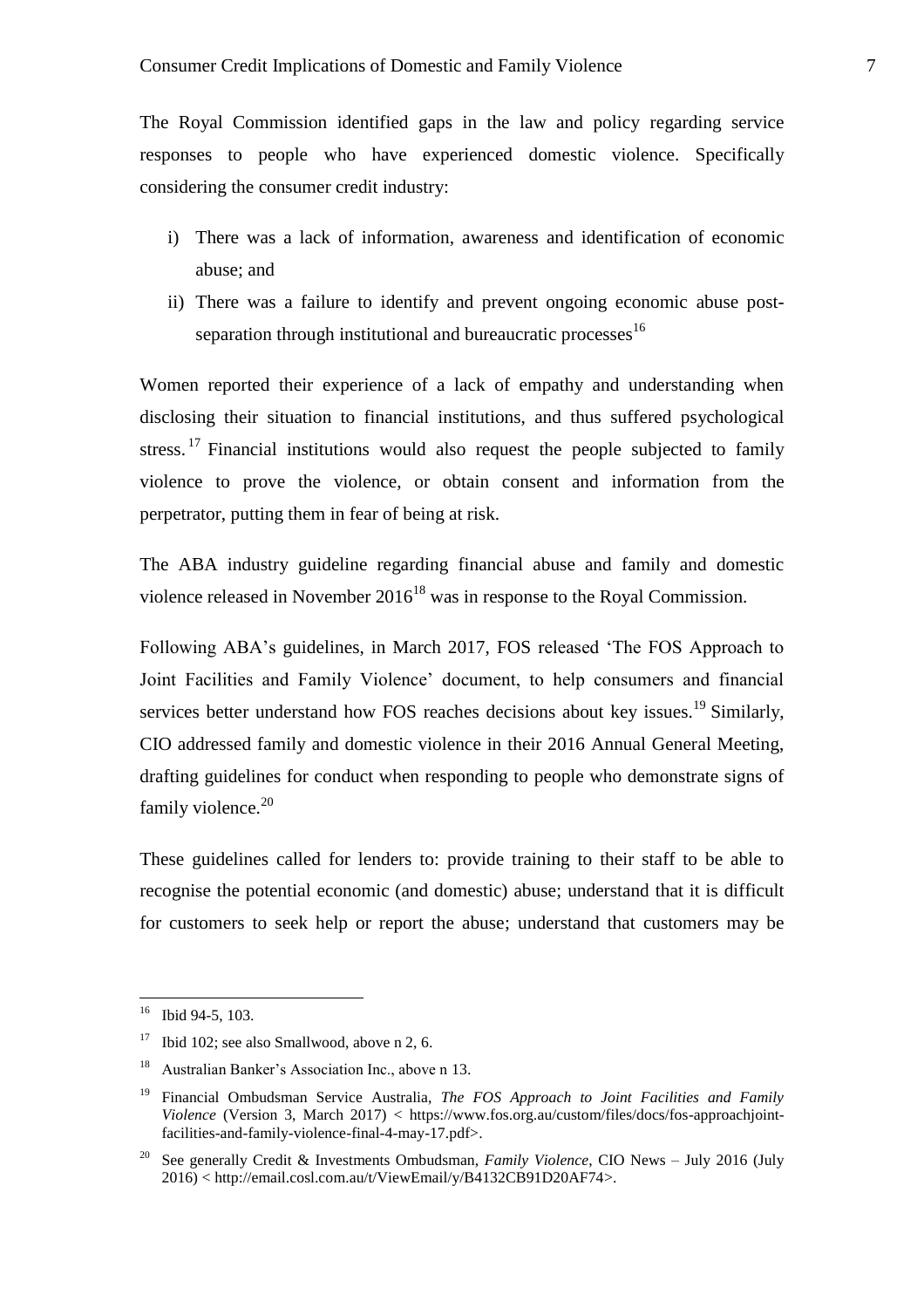under significant stress; and develop internal banking guidelines and procedures to respond to instances where employees may identify economic abuse.<sup>21</sup>

Specifically, the ABA provided guidelines for banks to:

- Protect customer confidentiality and safety by not requiring contact with the perpetrator for documents, or provide the perpetrator with the customer's (who is seeking help) personal details if requested;
- Reduce the communication with banks by minimising the documentation required, and where possible, provide consistency for people who disclose family violence to only need to speak to one staff member to handle the case;
- Refer customers to external support for both financial and non-financial matters like financial counsellors or legal support;
- Recognise financial (and domestic) abuse as a contributing factor to financial hardship;
- Understand the impact of credit reporting and default listing; and
- Exercise the care and skill of a diligent and prudent lender.<sup>22</sup>

In response to the gaps in providing protection relating to joint liabilities, the ABA's guidelines call on banks to accept financial hardship requests from a joint borrower without the consent of the other co-borrower in the event that family violence is disclosed or detected and the joint borrower's safety may be at risk; and only obtain consent from all parties to vary the loan if it is safe to do so.<sup>23</sup> In instances where this is not possible (e.g. out of safety concerns), banks are to decide to settle the claim for the whole or part of the debt for the customer seeking help, such as severing or apportioning the loan so the customer only pays a portion in return for a release of the whole debt. <sup>24</sup> The guidelines do acknowledge that these protections need to be considered on a case-by-case basis.

 $24$  Ibid.

<sup>21</sup> See Australian Banker's Association Inc., above n 13; see also Financial Ombudsman Service Australia, above n 18.

<sup>&</sup>lt;sup>22</sup> See generally Australian Banker's Association Inc., above n 13.

 $23$  Ibid, 5.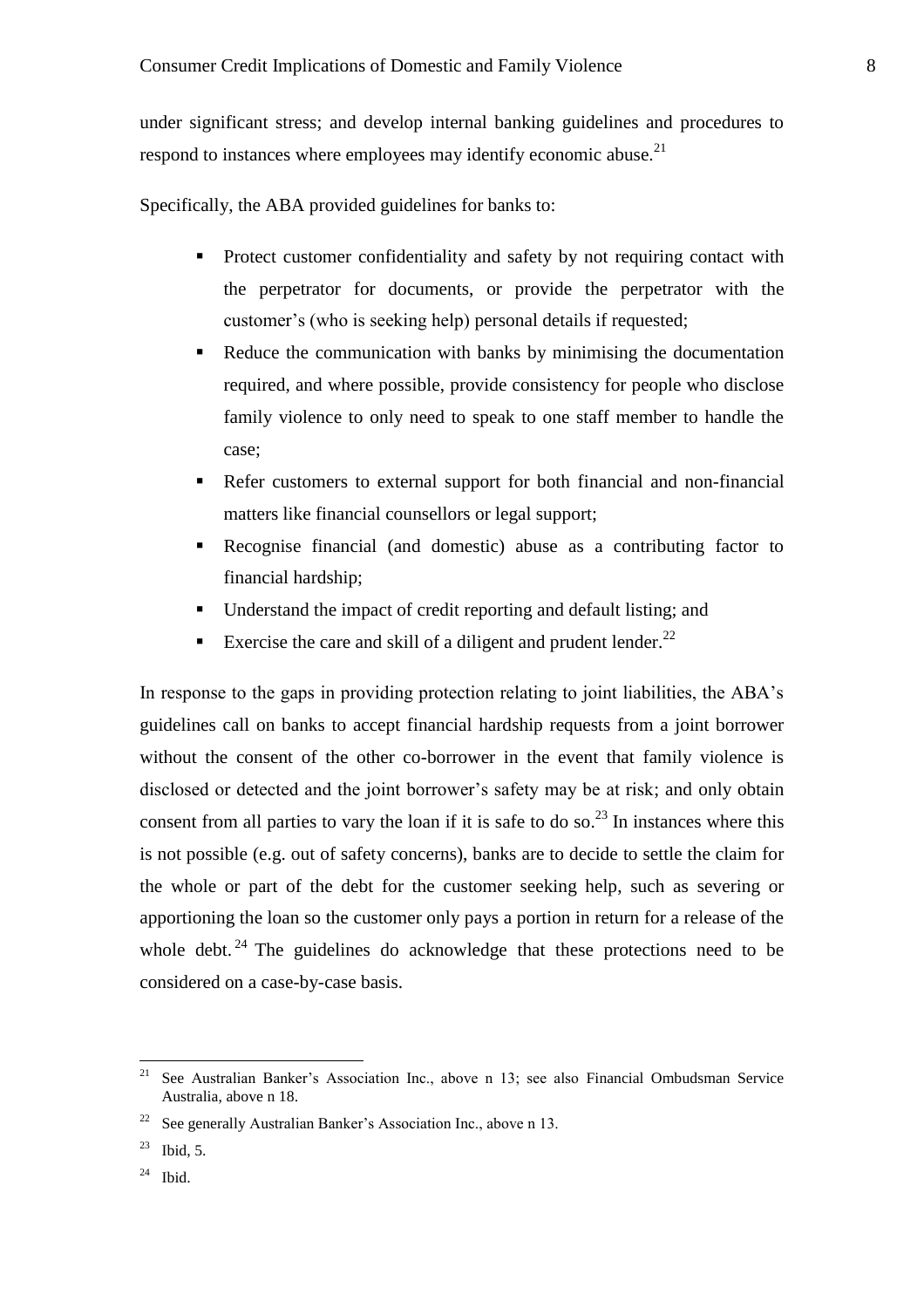When questioned on COBA's response to the increased demand from people who experience domestic violence, a spokesperson for COBA stated that their Code of Practice "sets high standards for serving customers and their communities… our service will be tailored to any special circumstances we become aware of, so that we can support customers in times of financial difficulty or great personal distress."<sup>25</sup> While not all financial service providers are ABA members, FOS notes and considers ABA's guidelines as 'good industry practice'.<sup>26</sup>

## V CCLSWA'S RESPONSE TO CONSUMER CREDIT IMPLICATION OF DOMESTIC AND FAMILY VIOLENCE

Domestic violence is a major cause of financial hardship for people who experience violence,  $27$  as most leave abusive relationships with few or no financial resources often resulting in a lifetime of economic disadvantage. In 2015 the Women's Legal Service (Vic) Stepping Stone project reported women<sup>28</sup> to have suffered the effects of both joint and sole debts after leaving a violent relationship: 43% were dealing with joint debts, and  $85\%$  were dealing with debts in their sole name.<sup>29</sup> Of these women, 25% had a debt that was accrued by an abusive partner against their wishes, without their knowledge, without understanding, or under duress. The women also reported dealing with lenders in negotiating these debts was difficult, and affected their emotional well-being.

CCLSWA has encountered several instances where people who experience domestic violence have suffered financial hardship as a result of their previous relationship, and consequently are unable to pay back loans (either in their sole name or a joint loan from the relationship).  $30$  Additionally, some of these clients have signed on as

 $25\,$ <sup>25</sup> Jason Bryce, 'Which banks will help me leave my abusive husband?' on SingleMum.com.au (26 November 2016) <http://singlemum.com.au/features/which-banks-will-help-me-leave-my-abusivehusband-26112016- jason-bryce.html>.

<sup>26</sup> Financial Ombudsman Service Australia, above n 18.

<sup>27</sup> Rochelle Braaf and Barrett Meyering, *Seeking security: Promoting women's economic well-being following domestic violence* (Australian Domestic & Family Violence Clearing house The University of New South Wales, 2011).

 $28$  The report was focused solely on women as people who experienced the violence.

<sup>&</sup>lt;sup>29</sup> Smallwood, above n 2, 16.

<sup>&</sup>lt;sup>30</sup> See Appendix A – Case study 7.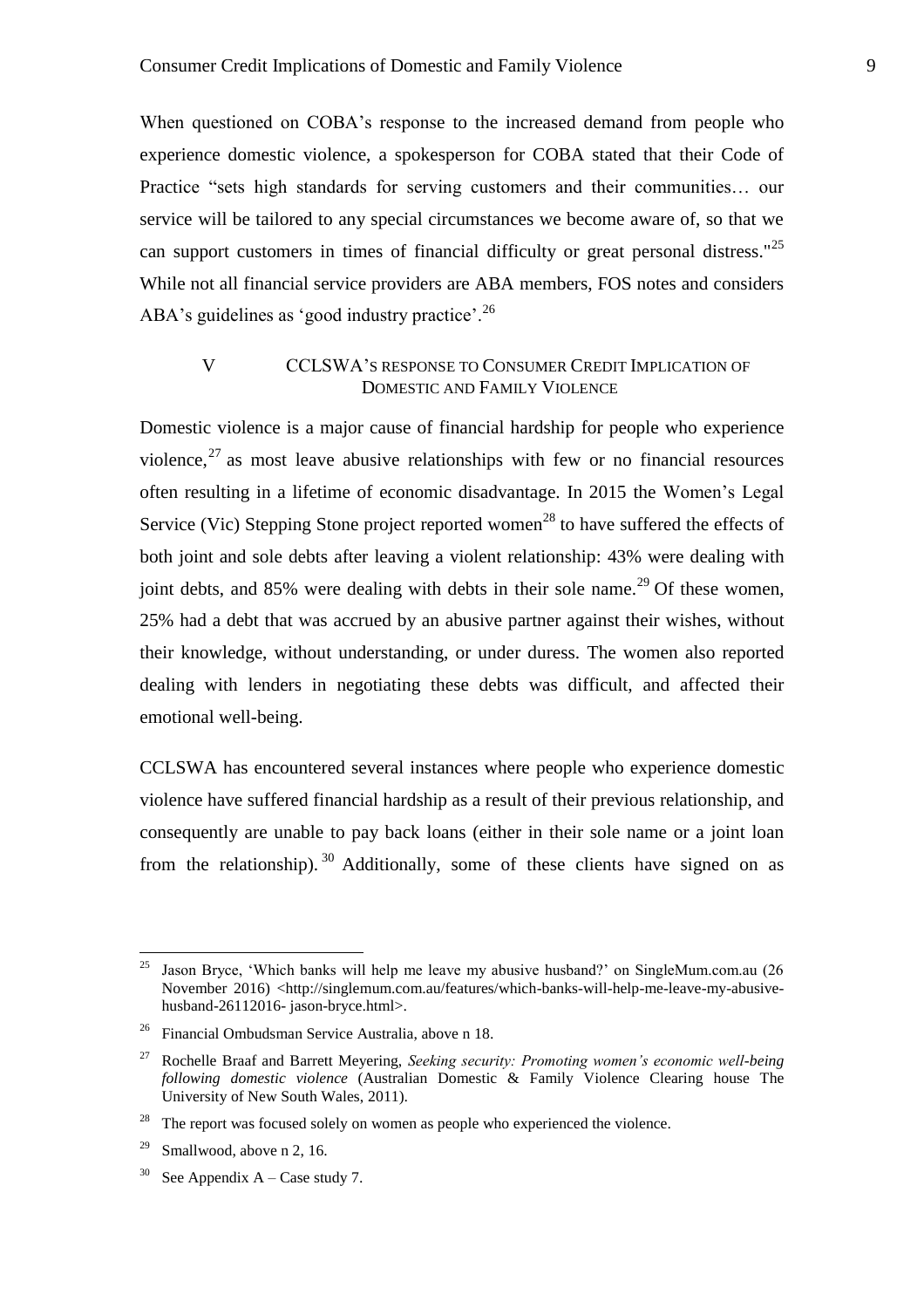borrowers or as guarantors for loans for which they did not receive any benefit.  $31$ Subsequently the lenders sought to enforce the loan or the guarantee against them.

Thus, there are two main consumer credit implications people who experience domestic violence face:

- A. Sole responsibility to pay back loans; and as a result or otherwise,
- B. Financial hardship

#### A *Sole responsibility to pay back loans*

Three issues are identified in the consumer credit implications of the sole liability (of the person who experiences domestic violence) to pay back loans: First, issues arise from joint loans; second, there are the issues of loans where they did not benefit; and third, the inability to pay loans back due to financial hardship. The third issue will be discussed in a separate section below.

#### *Joint loans*

It is common for people in relationships to enter into joint loans as co-borrowers or enter into joint bank accounts. However, issues arise when the relationship ends. Due to the nature of joint debts, such as loans (home or car) and credit cards, abusive partners are able to accrue debts in the name of their partner (who is subjected to violence), against their wishes, or even without their knowledge. $32$ 

Economic abuse tends to survive the termination of a domestically violent relationship.<sup>33</sup> Ex-partners remain in control by accruing debts during the course of the relationship (and sometimes after), and then refusing to pay off the debt.<sup>34</sup>

Generally, to alter the terms of a joint loan contract, both co-borrowers must consent, this includes entering into hardship agreements or payment plans. The only way to sever a joint loan is for one of the borrowers to refinance the loan into their sole name.

 $\overline{a}$ 

<sup>&</sup>lt;sup>31</sup> See Appendix A – Case study 5.

<sup>&</sup>lt;sup>32</sup> See Appendix  $A - Case$  study 1.

<sup>33</sup> Royal Commission into Family Violence, above n 14, 94-5.

<sup>&</sup>lt;sup>34</sup> See Appendix  $A - Case$  study 1 and 2.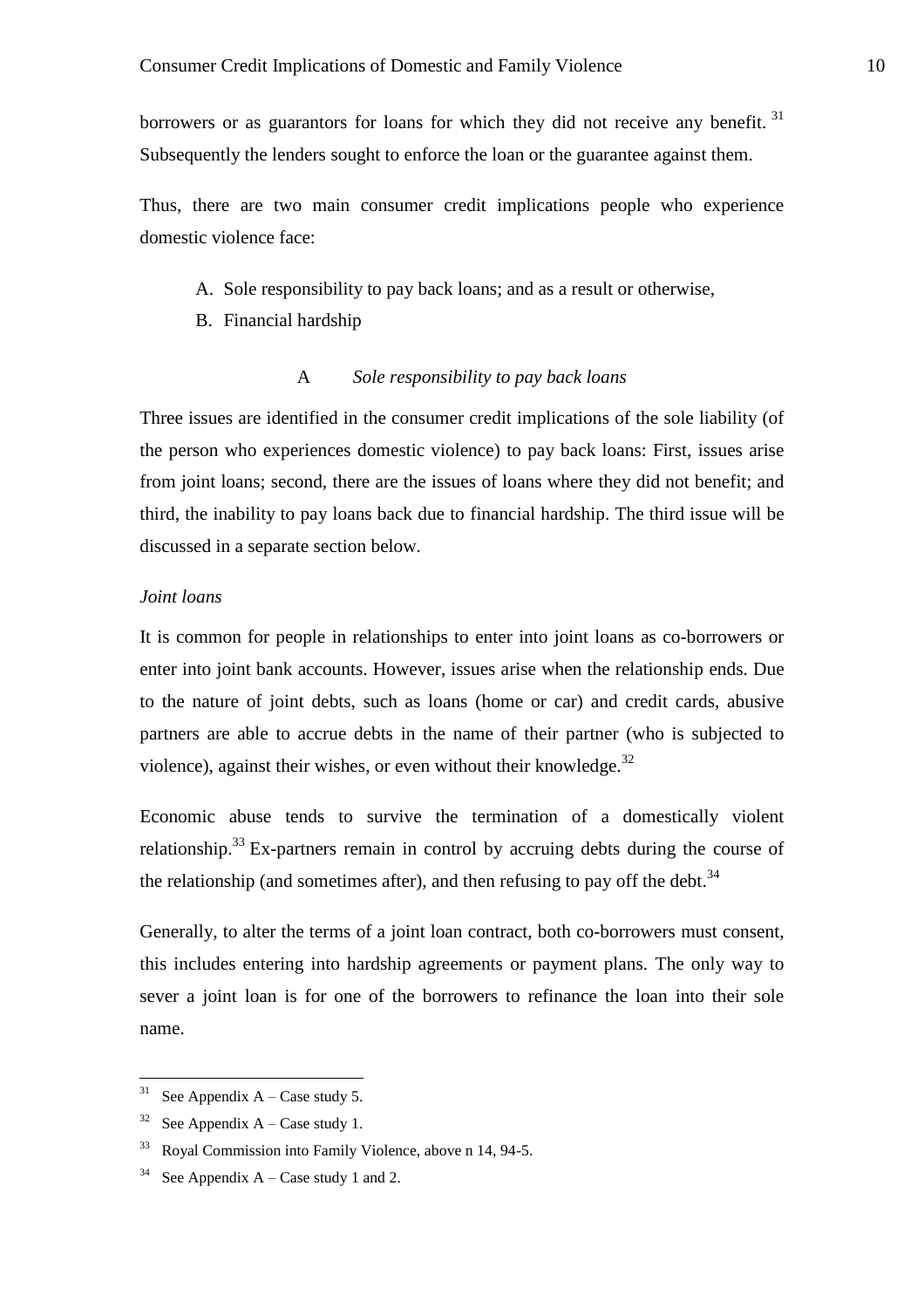Perpetrators may refuse to consent to the other borrower's hardship application; or to refinance the loan into their sole name.<sup>35</sup> This leaves lenders able to pursue the person subject to violence for large debts for which they are legally liable. Even if the perpetrator has agreed with the other borrower to repay the loan, this agreement is not binding on the lender. If the perpetrator does not repay the loan as agreed, the other borrower has no recourse against the lender, and may only take a civil action against the perpetrator.

Over the course of five years, CCLSWA has taken instructions from 22 clients who have exhibited signs of domestic violence. Of these 22 clients, 9 clients had a joint loan with the perpetrator.

Due to the nature and laws surrounding joint loan agreements, CCLSWA was only able to advise that the clients were jointly and severally liable for the loan. As a result, clients are legally liable to pay for the whole of the debt, and consequently suffer financial hardship.<sup>36</sup>

#### *Loans where they did not benefit*

As domestic violence is attributed to the pattern of coercive and controlling behaviour, partners can be coerced into signing up to loan agreements from which they did not receive a benefit. This includes joint loans where only the perpetrator benefited from the loan or did not allow their partner to access the joint funds;  $37$ where partners are pressured into signing up to a loan in their own name for the benefit of the perpetrator;  $38$  or signing as a guarantor for the benefit of the perpetrator. <sup>39</sup> In the case of both joint and sole loans, people who experience violence have received poor credit ratings which have impacted their ability to obtain further credit, and in extreme circumstances, had judgments entered against them.

The perpetrators exhibit control and coercion in the relationships, with their partners signing into agreements they do not understand out of fears for their own safety. This

<sup>35</sup> <sup>35</sup> Smallwood, above n 2, 21; see also, Royal Commission into Family Violence, above n 14, 102-3.

<sup>&</sup>lt;sup>36</sup> See Appendix A – Case study 1.

 $37$  See Appendix A – Case study 5.

<sup>&</sup>lt;sup>38</sup> See Appendix A – Case study 2 to 4.

<sup>&</sup>lt;sup>39</sup> See Appendix A – Case study 5 and 6.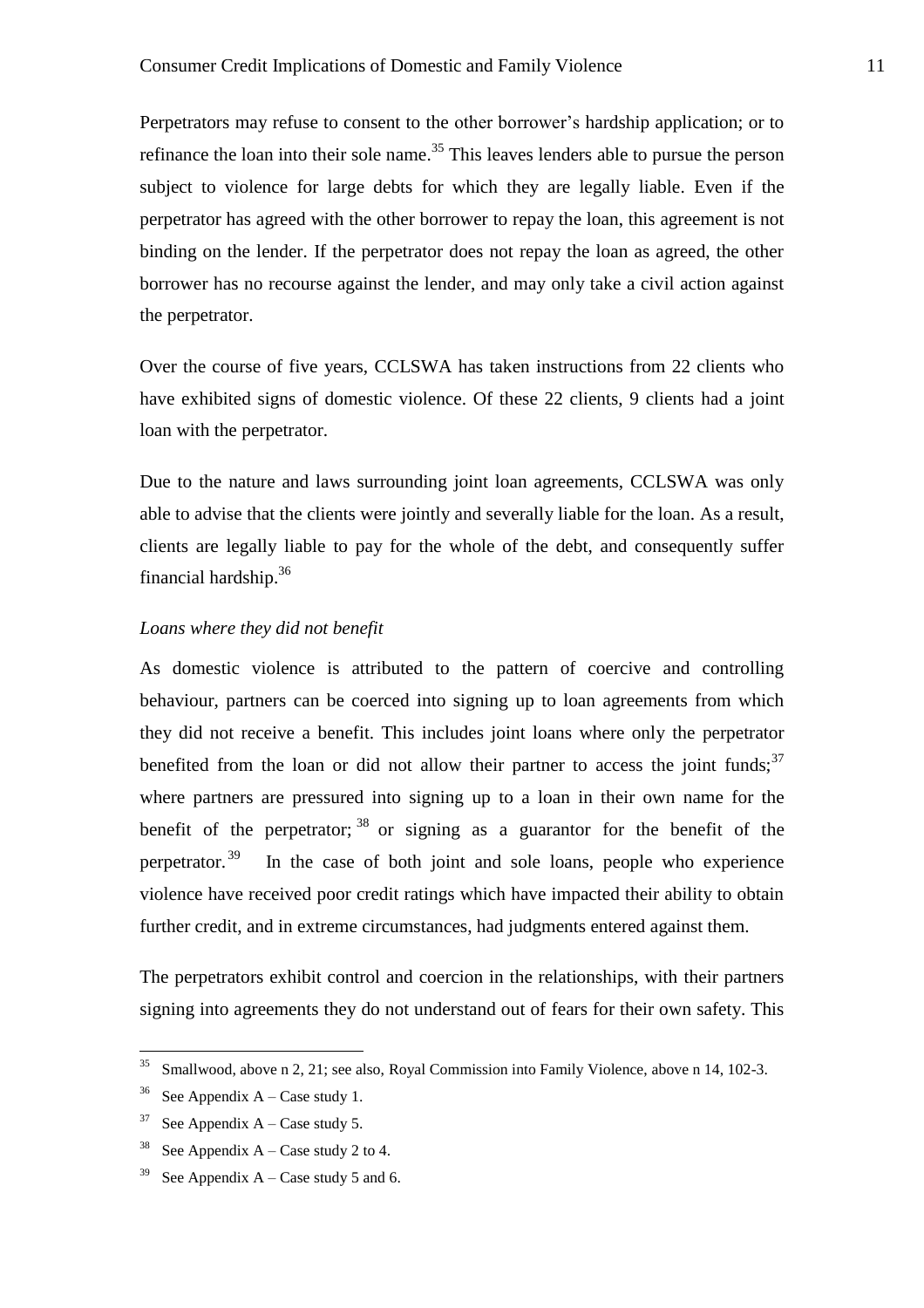coercion and control can be either physical, or non-physical, with many CCLSWA clients disclosing they were verbally threatened to enter into agreements that did not clearly benefit them. $40$ 

In several cases where a person has entered into a joint loan agreement for which they did not receive a benefit, CCLSWA has been able to advocate on the person's behalf and successfully negotiate with the lender to have the debt waived, because the lenders were in breach of their responsible lending provisions under the NCCP Act. $41$ 

CCLSWA has continually dealt with lenders who failed to make reasonable inquiries about the financial situation, and failed to make an assessment of the 'suitability' of loan contracts where the client exhibited that they would not benefit from the agreement.<sup>42</sup> Additionally, these lenders failed to provide the clients with sufficient information regarding their rights and obligations as a co-borrower or guarantor.

While CCLSWA was able to successfully negotiate to waive some debts, in other cases, clients were still liable for the shortfall of debts, and the fees and interest incurred over time. The process of negotiations was also time-consuming, with limited responses from the lender often taking up to a year to reach a solution. The lengthy negotiations resulted in one client withdrawing from the dispute resolution process and filing for bankruptcy,<sup>43</sup> and another had received judgement against her before coming to CCLSWA.<sup>44</sup>

### B *Financial Hardship*

People who leave a violent relationship are often left without financial resources. This is because they may have little or no control of finances in their relationship, may need to leave jobs out of safety, or are left solely responsible to repay large loans they cannot afford. The implication of being left responsible for a joint loan (or a sole loan) following a relationship breakdown can leave the person escaping violence in

 $40\,$ See Appendix  $A - Case$  study 5 and 6.

<sup>&</sup>lt;sup>41</sup> See Appendix A – Case studies 3 to 6.

<sup>&</sup>lt;sup>42</sup> See Appendix A – Case studies 3 to 6.

<sup>&</sup>lt;sup>43</sup> See Appendix  $A - Case$  study 2.

<sup>&</sup>lt;sup>44</sup> See Appendix  $A - Case$  study 5.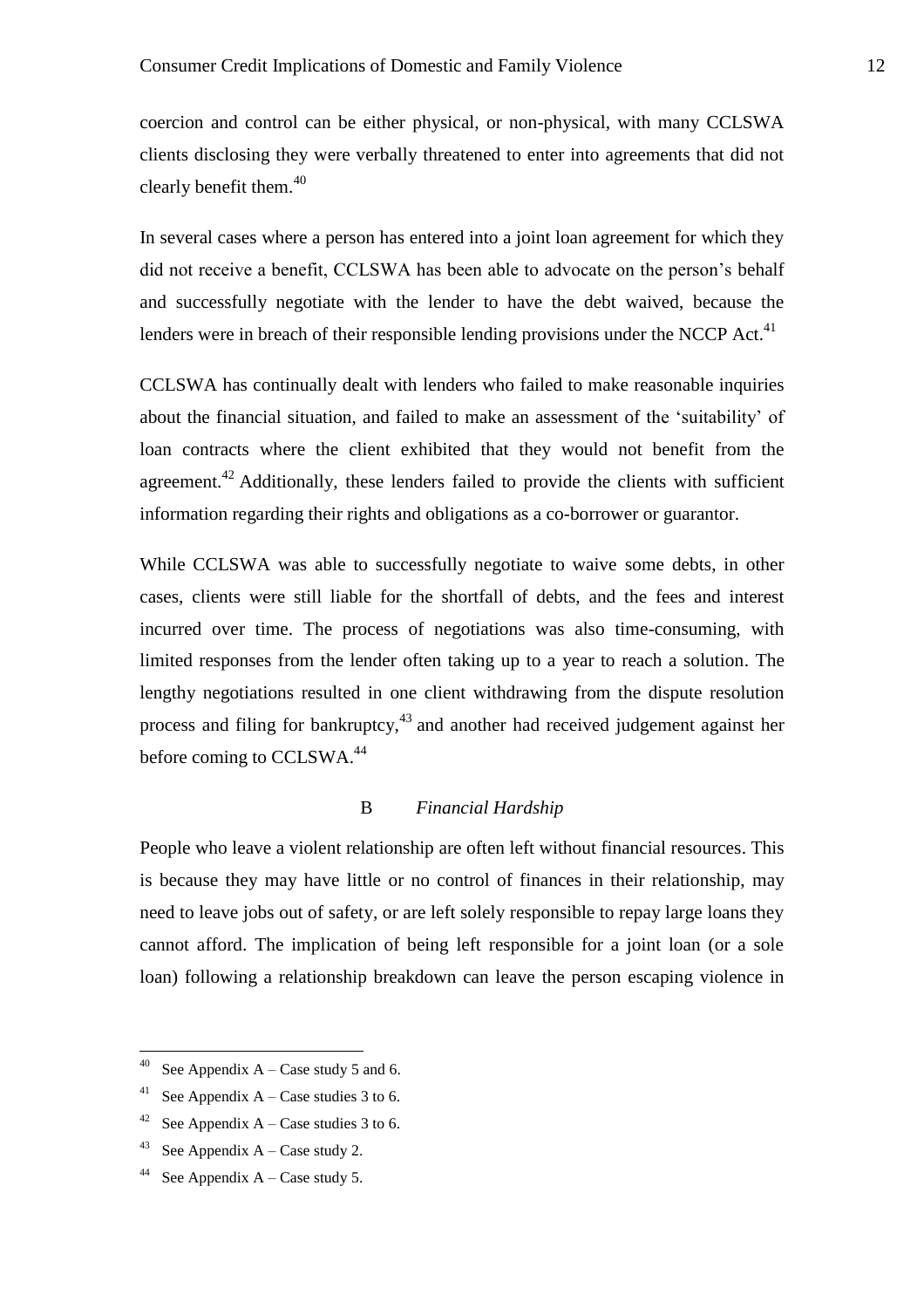financial hardship as they are unable to repay loans.<sup>45</sup> As a result, they can receive poor credit history for not settling loans and continue to suffer long-term financial hardship.<sup>46</sup>

It is evident that financial hardship is a consequence suffered from a domestically violent relationship. In the first 12 months after divorce, 60% of women experience financial hardship.<sup>47</sup> Financial hardship is experienced whether the violence occurs before or after entering into loan agreements. CCLSWA clients have demonstrated the suffering of physical violence or coercion prior to signing a loan agreement,  $48$  as well as the suffering of domestic violence after signing a loan agreement and then falling into financial hardship.<sup>49</sup>The violence and consequent financial hardship can also continue after the end of the relationship.<sup>50</sup>

CCLSWA assisted their clients in applying for hardship variations by disclosing the prevalence of domestic violence. While the lenders did acknowledge the consequence of the domestic violence, most lenders required the client to provide evidence of the violence. This can put the client in emotional distress given the sensitive nature of the relationship, and possibly in danger with the perpetrator. Many people who experience family violence do not disclose the violence out of fear of their own safety, and cannot provide such evidence.

#### VI FURTHER CHANGES NEEDED

It is noted that the guidelines released by the ABA and EDR schemes (in response to people who experience family violence) were only recently published, after many of CCLSWA's responses in dealing with the lenders. <sup>51</sup> Thus, the new guidelines in place do provide protections for many gaps the credit industry previously suffered.

 $45\,$ All clients approached CCLSWA for assistance in debt recovery, see Appendix A.

<sup>46</sup> Royal Commission into Family Violence, above n 14, 95.

<sup>47</sup> Belinda Fehlberg et al, *Australian Family Law: The Contemporary Context* (Oxford University Press, 2nd ed, 2015) 130.

<sup>48</sup> See Appendix A – See case 2, 3 and 4.

<sup>&</sup>lt;sup>49</sup> See Appendix A – See case study 4 and 7.

<sup>&</sup>lt;sup>50</sup> See Appendix A – See case study 1 and 5.

<sup>&</sup>lt;sup>51</sup> As of June 2017, CCLSWA has 2 open case files who have disclosed domestic or family violence. The guidelines were published after negotiations began.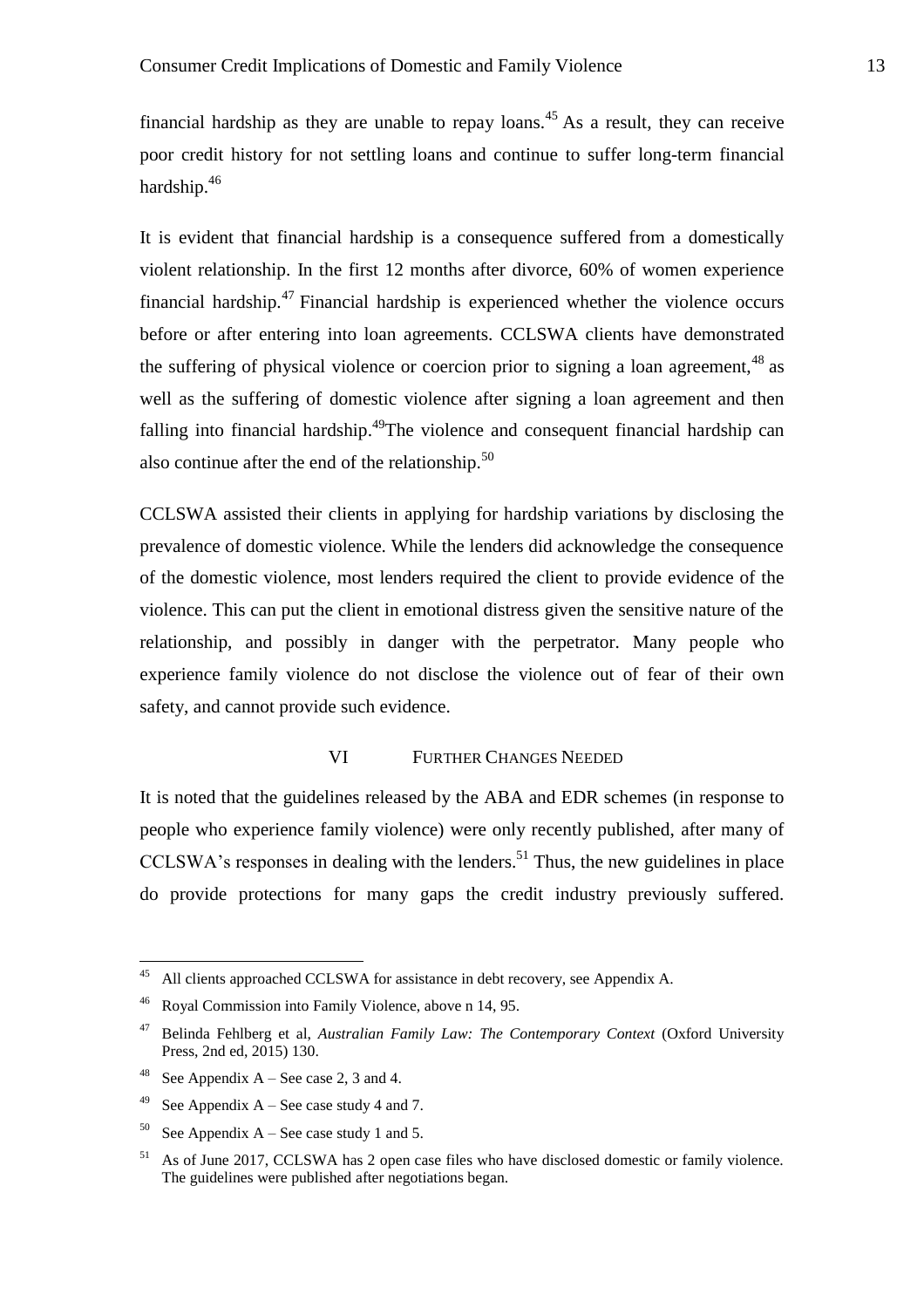However, analysis into the process of resolving disputes and available information, has suggested further changes should be implemented.

### A *Penalties imposed by Regulators for financial institutions who breach their responsible lending provisions*

While CCLSWA was able to successfully negotiate to waive some debts, some clients were still liable for the shortfall of debts, and the fees and interest incurred over time. The process of negotiations was also time-consuming, with limited responses from the lender, taking up to a year to settle negotiations. Thus a preventative system should be in place to deter lenders from entering into such agreements in the first place. While the industry guidelines do recommend lenders to exercise due diligence and skill if the presence of family violence is detected, the evidence suggests that lenders will continue to sign agreements in breach of their responsible lending obligations.

It is suggested that power be conferred to regulatory schemes such as ASIC to impose penalties for financial institutions that continually breach their responsible lending provisions. Administrative financial penalties can act as deterrence to unwanted behaviours,  $52$  and in order to be effective and preventive, a suitable system of administrative financial penalties should be designed where:

- i) Fixed penalties be used only for very minor offences, with the agency having discretion, up to a limit, to determine the amount in other cases; and
- ii) The penalty system can be related to the civil or criminal processes, enabling the trader to avoid those processes on payment of the penalty, or it can operate independently of those processes, but with a right of appeal to a tribunal or court – the choice between the two approaches might

 $\overline{a}$ 

<sup>52</sup> For evidence of administrative financial penalties securing a high level of compliance with consumer protection legislation designed to prevent financial losses regarding issues such as illegal trading practices see Anthony Ogus, Michael Faure, and Niels Philipsen, 'Best practice for consumer policy: report on the effectiveness of enforcement regimes' (2006) *Organisation for Economic Co-operation and Development*; c.f. evidence regarding the imposition of financial penalties to deter drink driving offences see James L. Nichols and H. Laurence Ross, 'The Effectiveness of Legal Sanctions in Dealing with Drink Drivers' (1990) 6(2) *Alcohol, Drugs and Driving Journal*, 33-60.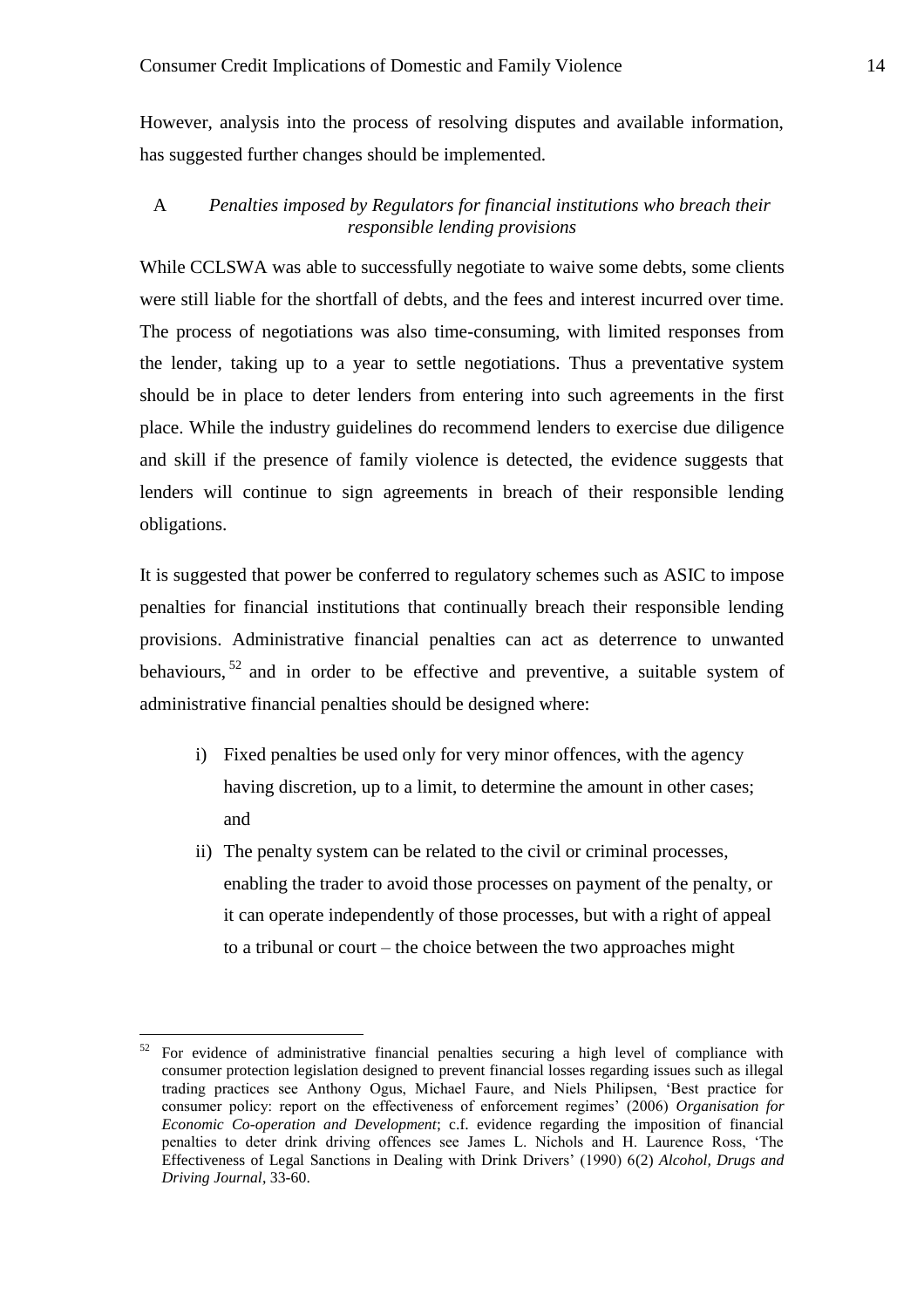depend on the level of administrative costs to which, respectively, they give rise.<sup>53</sup>

However, the cost-effectiveness of implementing such a system should be considered. There is also difficulty in determining the right amount of financial penalties  $-$  if it is too low, it may not act as a deterrent; if it is too high, there may be reluctance to impose penalties. Further suggestion is made that financial penalties be complemented by orders to compensate consumers who have suffered financial hardship as a consequence of the signed agreement, and the reimbursement of the administrative costs of enforcement.<sup>54</sup>

Alternatively, rather than imposing a fixed penalty on financial institutions, the financial institutions should be held accountable for the breach in responsible lending obligations, and therefore waive the shortfall debt regardless of what the debt was for, and whether any benefit was enjoyed.

## B *Financial institutions to provide clearer information about their responses to economic abuse*

The Royal Commission found that people who experience family violence continue to face difficulties in practice, including a lack of readily accessible information regarding hardship policies and adverse credit findings, which had resulted from an abusive partner failing to meet obligations with respect to joint debts.<sup>55</sup>

While many banks, such as Commonwealth Bank of Australia and Australian and New Zealand Banking Group, have released press releases in response to the ABA guidelines,<sup>56</sup> there is no evidence on their respective websites that any changes have been implemented. Given the distress and pressure clients may feel (and have reported to feel) when dealing with financial institutions regarding their debts, it is important that all information that may help be available.

<sup>53</sup> Ogus, Faure, and Philipsen, above n 49.

<sup>54</sup> Ibid, para 189.

<sup>55</sup> Royal Commission into Family Violence, above n 14, 102-3.

<sup>56</sup> Wendy Williams, '*'*Pioneering' Report Paves the Way in Tackling Domestic Violence' on Pro Bono Australia (24 November 2016) <https://probonoaustralia.com.au/news/2016/11/pioneeringreport-paves-way-tackling-domestic-violence/>.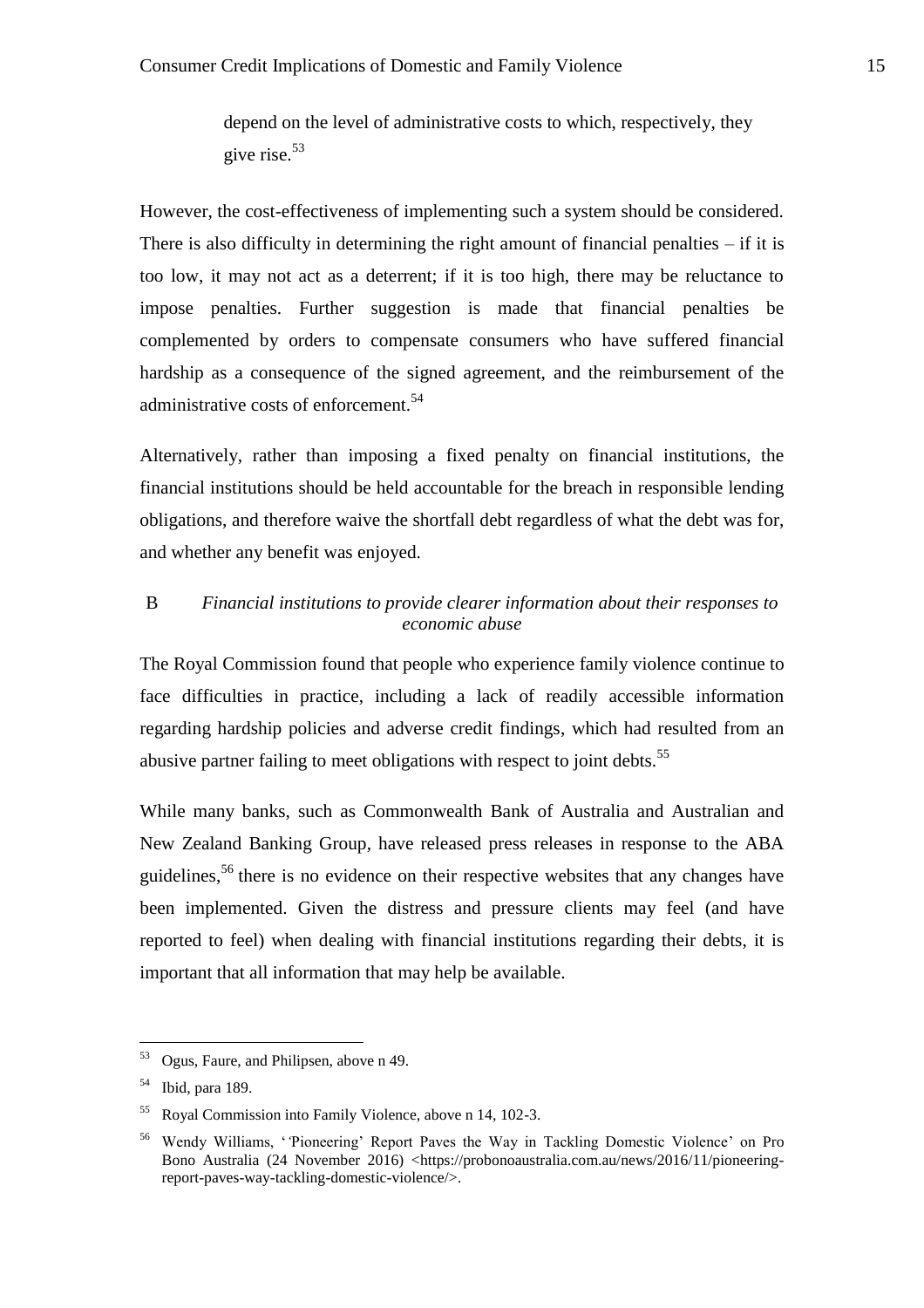### C *Changes to legal frameworks*

Family and domestic violence protection laws differ in each state and territory. At present, only Victoria,<sup>57</sup> South Australia,<sup>58</sup> Tasmania<sup>59</sup> and the Northern Territory<sup>60</sup> have recognised 'economic abuse' as a form of family violence. In Western Australia, 'economic abuse' is not recognised in the *Restraining Orders Act 1997* (WA). By withholding financial support or through the use of deception or coercion, abusive partners can leave victims with substantial liabilities and debts. The inadequate recognition of economic abuse results in gaps in legislation and consumer credit regulating bodies. These gaps leave people who experience domestic violence in compromising positions when leaving the abusive relationships; they often struggle to move forward from relationships as they struggle with financial independence. Thus, it is suggested that the *Family Law Act 1975 (Cth)* and the state and territory family protection laws be expanded to include definitions and examples of economic abuse, and address the complexity and multifaced nature of this form of family violence. Legal recognition and definition of economic abuse will further hold lenders responsible to prevent the use of economic abuse.

#### VII CONCLUSION

People who experience domestic violence often unknowingly suffer economic abuse too. This economic abuse can occur during the relationship, or even survive the termination of the relationship. People who experience family violence are left in financial distress after leaving the relationship, and as such, financial hardship is a consequence of domestic and family violence. Therefore, appropriate policies and systems should be in place in order for these people to regain financial independence. While the banking industry may have recently released guidelines in appropriately handling cases where domestic violence is disclosed or detected, further policy changes and legal reform needs to be made, in order to prevent the occurrence and suffering of economic abuse. Thus, it is suggested that financial penalties be put in place to deter lenders from continually breaching their responsible lending

 $\overline{a}$ 

<sup>57</sup> *Family Violence Protection Act 2008 (*Vic), s 6.

<sup>58</sup> *Intervention Orders (Prevention of Abuse) Act 2009 (*SA), s 8(5).

<sup>59</sup> *Family Violence Act 2004* (Tas), ss 7, 8.

<sup>60</sup> *Domestic and Family Violence Act 2007* (NT), s 5.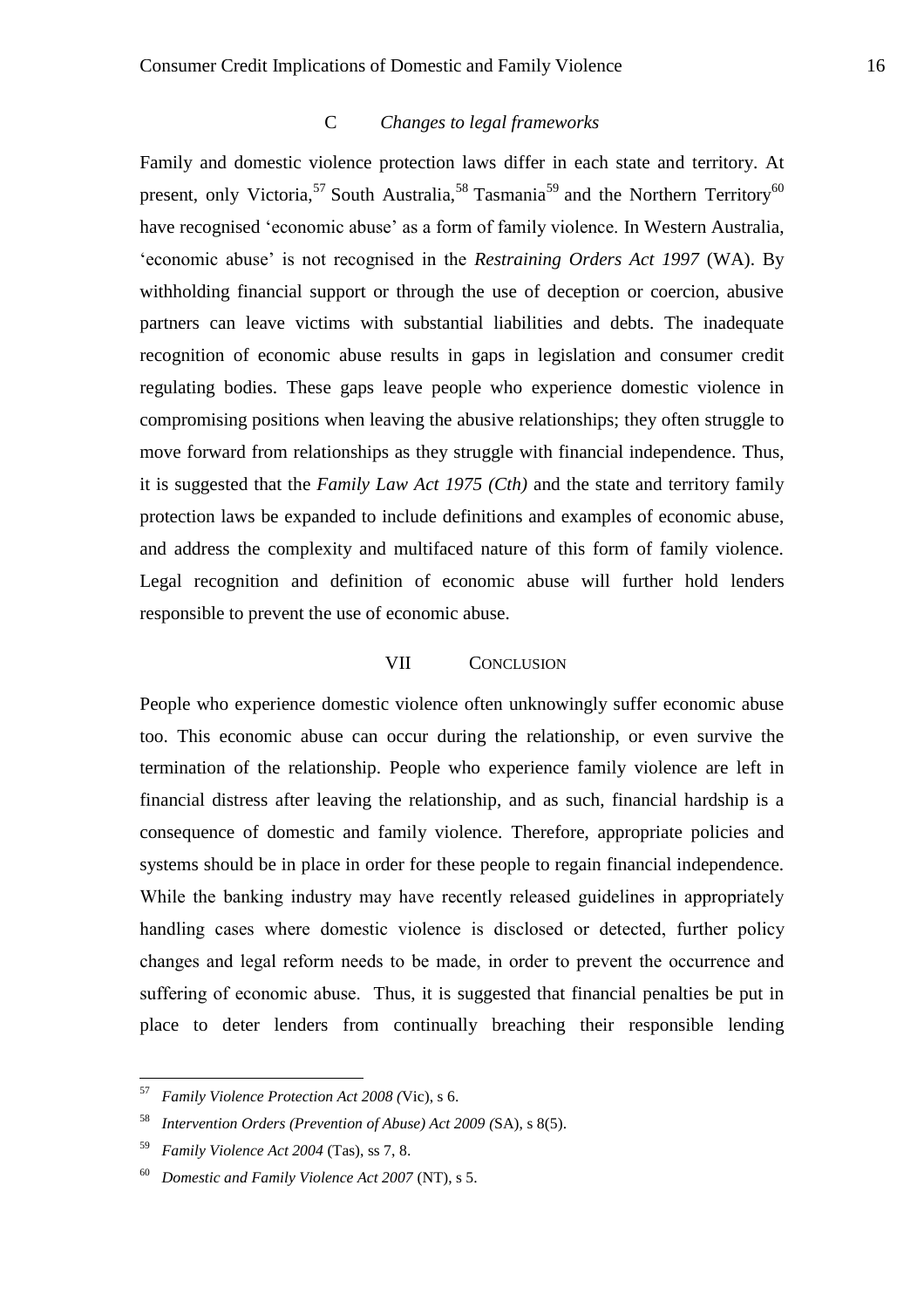obligations, and hold them accountable. Additionally, the states and territories need to recognise economic abuse as a form of family violence in their family protection laws, to hold lenders responsible to prevent the use of economic abuse.

Given the limitation, nature and time frame of this project and the recent policy changes of the ABA guidelines, further research is required to determine the outcomes and effectiveness of these industry guidelines. When conducting such research, it is necessary to compare the time taken to negotiate and resolve disputes with financial institutions before the industry guidelines were announced, with the time taken now the guidelines have been implemented, to determine the effectiveness of the changes. It is also recommended that further empirical research be conducted to assess whether lenders have considered these changes in their internal policies and into the satisfaction of outcomes with dealing with the financial institutions should be considered.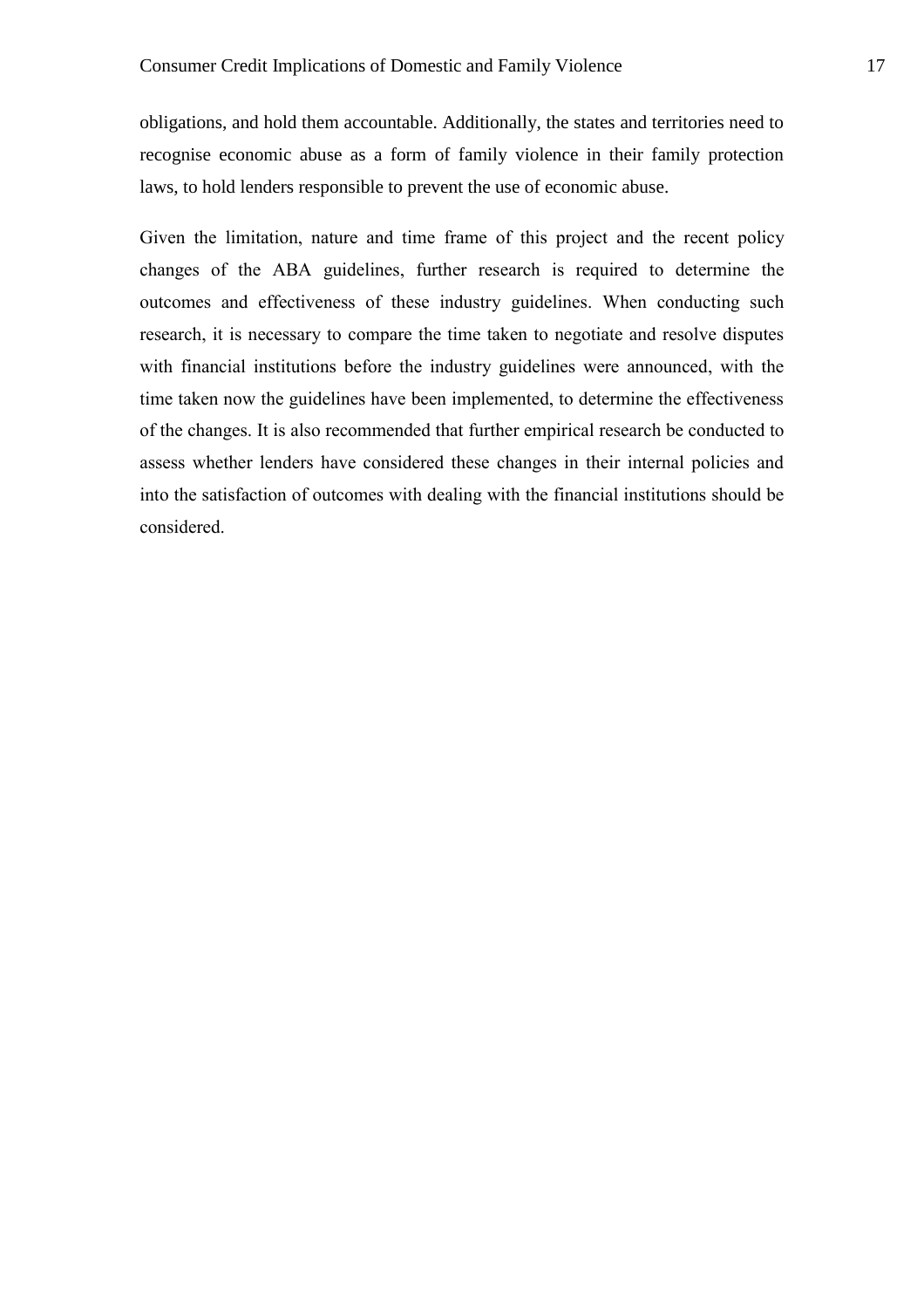# LAWS5184 CO-OPERATIVE EDUCATION FOR ENTERPRISE DEVELOPMENT (CEED) PROJECT 17/012

| <b>APPENDIX A – CASE STUDIES</b> |  |
|----------------------------------|--|
|----------------------------------|--|

| <b>CCLSWA Case Study</b> | <b>Issue regarding</b> | Facts                                                                                                                                                                                                                                                                 | Time taken to advise |
|--------------------------|------------------------|-----------------------------------------------------------------------------------------------------------------------------------------------------------------------------------------------------------------------------------------------------------------------|----------------------|
| $1$ (Ms A)               | Joint loan - Mortgage  | Ms A was married for 12 years to Mr A and took out a joint mortgage in 2006.                                                                                                                                                                                          | months (ongoing)     |
|                          |                        | Ms A disclosed that Mr A was verbally abusive and aggressive throughout the<br>relationship.                                                                                                                                                                          |                      |
|                          |                        | After the relationship dissolved, Ms A agreed to let Mr A keep the property if<br>he continued to pay off the mortgage.                                                                                                                                               |                      |
|                          |                        | To Ms A's surprise, she was served with a Writ of Summons because the<br>mortgage was in default. Ms A was unaware that Mr A had not being making<br>mortgage repayments. Mr A had obtained multiple financial hardship<br>variations but failed to comply with them. |                      |
|                          |                        | As Ms A was a co-borrower, she was joint and severally liable for the loan,<br>despite the fact that she no longer lived in the property.                                                                                                                             |                      |
|                          |                        | Ms A could not afford to go to the Family Court to get a court order to remove<br>her name off the mortgage. Ms A contacted many community legal centres in<br>regards to the Writ of Summons, but was referred to multiple centres.                                  |                      |
|                          |                        | CCLSWA was only able to advise Ms A to sell the property and pay the<br>shortfall debt, as there were no other defences available at law.                                                                                                                             |                      |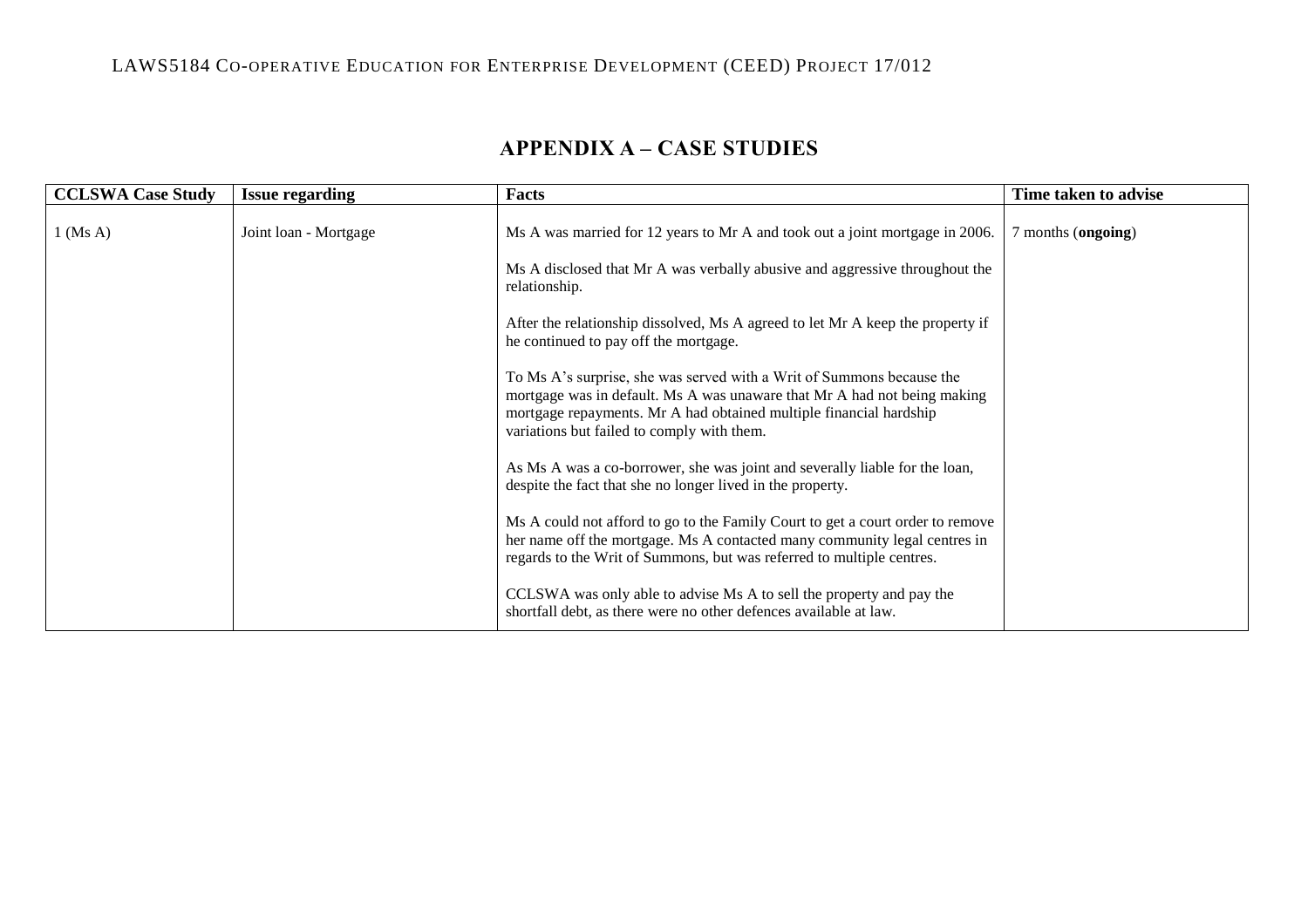| <b>CCLSWA Case Study</b> | <b>Issue regarding</b>             | <b>Facts</b>                                                                                                                                                                                                                                                                                                                                                        | Time taken to advise |
|--------------------------|------------------------------------|---------------------------------------------------------------------------------------------------------------------------------------------------------------------------------------------------------------------------------------------------------------------------------------------------------------------------------------------------------------------|----------------------|
| $2$ (Ms B)               | Loan with no benefit – Credit Card | Ms B came to CCLSWA because she was struggling to make repayments on<br>her personal credit card. Ms B's ex-partner had taken possession of her credit<br>card for his own personal benefit, and pressured Ms B to continually increase<br>the limit of her credit card. Ms B suffered physical and sexual violence during<br>the course of her relationship.       | 17 months            |
|                          |                                    | CCLSWA managed to negotiate with her lender to reduce the liability to the<br>original amount, have zero interest on the account, and create a repayment<br>plan. Unfortunately, as the negotiation process had taken over a year and 5<br>months, it was too late and Ms B had to file for bankruptcy.                                                             |                      |
|                          |                                    | Had Ms B been aware that economic abuse was a form of family violence, and<br>the avenues available for assistance, she could have come to CCLSWA earlier<br>and prevented bankruptcy.                                                                                                                                                                              |                      |
| $3$ (Ms C)               | Loan with no benefit – Car Loan    | Ms C suffered a history of domestic violence, receiving intimidation against<br>herself and her children from her ex-partner.                                                                                                                                                                                                                                       | 10 months            |
|                          |                                    | Ms C was coerced into entering a car loan in her own name for the benefit of<br>her ex-partner. Ms C had limited English, and did not have a driver's license,<br>which the lender was aware.                                                                                                                                                                       |                      |
|                          |                                    | The relationship ended and Ms C was left with a debt in her sole name, from<br>which she did not benefit. Ms C also received speeding fines, despite her ex-<br>partner being in possession of the vehicle.                                                                                                                                                         |                      |
|                          |                                    | CCLSWA lodged a formal complaint to both the lender and FOS. CCLSWA<br>managed to negotiate with the lender to waive the debt (including any other<br>fees and charges arising out of the loan), and refrain from listing and<br>removing any defaults in relation to the car loan. Ms C agreed to surrender the<br>vehicle once the lender was able to recover it. |                      |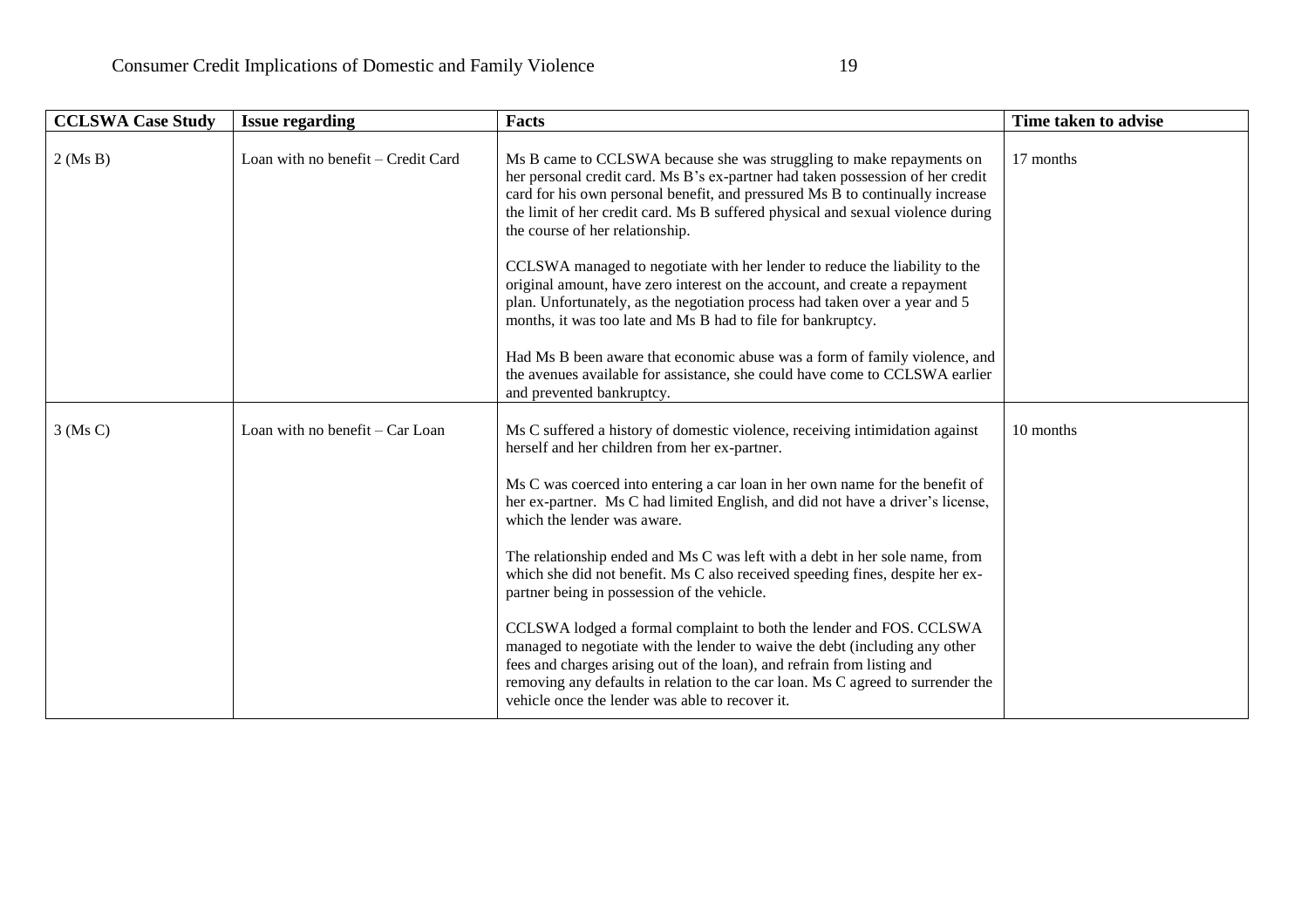| <b>CCLSWA Case Study</b> | <b>Issue regarding</b>                         | <b>Facts</b>                                                                                                                                                                                                                                                                                                    | Time taken to advise |
|--------------------------|------------------------------------------------|-----------------------------------------------------------------------------------------------------------------------------------------------------------------------------------------------------------------------------------------------------------------------------------------------------------------|----------------------|
| $4$ (Ms D)               | Loan with no benefit – Car Loan; Joint<br>Loan | <b>Car Loan</b><br>Ms D was coerced into entering a car loan in her own name for the benefit of<br>her ex-partner, whom could not obtain a car loan for himself. The loan was                                                                                                                                   | 13 months            |
|                          |                                                | originally for both Ms D and her ex-partner; however the lender only included<br>Ms D's income in the credit application, in order for the finance to be<br>approved.                                                                                                                                           |                      |
|                          |                                                | Ms D suffered physical violence after signing the agreement, and fled the<br>relationship out of her own safety. Ms D was left with a loan from which she<br>did not benefit.                                                                                                                                   |                      |
|                          |                                                | CCLSWA managed to negotiate with the lender to surrender the car for<br>auction, and use the funds from the sale to pay off the debt. However, Ms D<br>was still liable for the shortfall of the debt.                                                                                                          |                      |
|                          |                                                | CCLSWA then lodged a complaint to FOS on the basis that the lender<br>breached their responsible lending obligations, and the shortfall debt was<br>waived.                                                                                                                                                     |                      |
|                          |                                                | <b>Joint Loan</b>                                                                                                                                                                                                                                                                                               |                      |
|                          |                                                | Ms D also had a joint loan in her and her ex-partner's name, which was<br>entered into prior to experiencing domestic violence.                                                                                                                                                                                 |                      |
|                          |                                                | As Ms D did benefit from the loan, the debt could not be waived, and no<br>coercion was experienced upon entering the loan.                                                                                                                                                                                     |                      |
|                          |                                                | However, as Ms D experienced financial hardship as a result of the violent<br>relationship, CCLSWA managed to negotiate with the lender not to pursue Ms<br>D for the joint loan. The lender has listed a default on her credit report as an<br>incentive to pay back the loan when she is financially capable. |                      |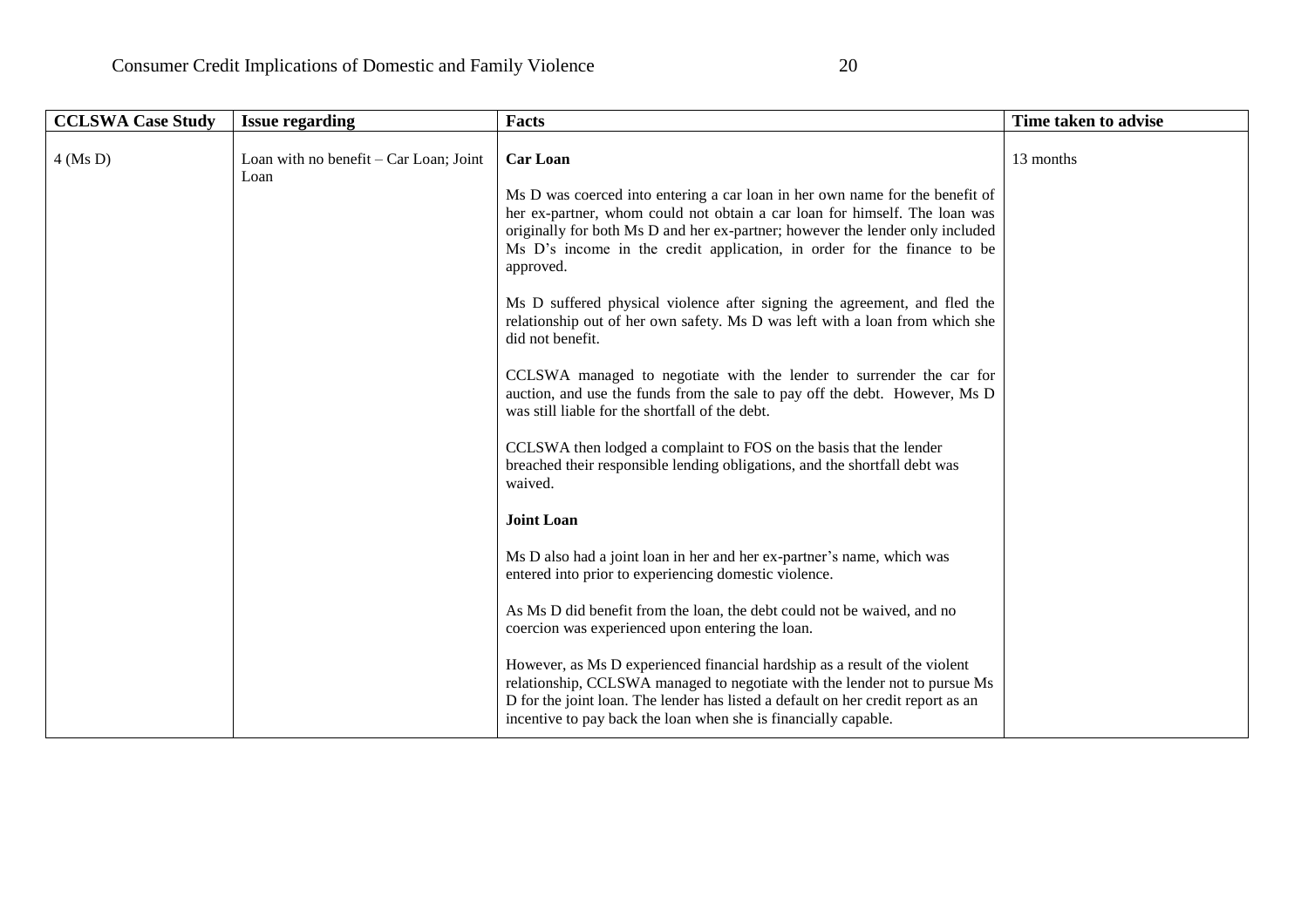| <b>CCLSWA Case Study</b> | <b>Issue regarding</b>                                     | <b>Facts</b>                                                                                                                                                                                                                                                                                                                                                                                                              | Time taken to advise |
|--------------------------|------------------------------------------------------------|---------------------------------------------------------------------------------------------------------------------------------------------------------------------------------------------------------------------------------------------------------------------------------------------------------------------------------------------------------------------------------------------------------------------------|----------------------|
| $5$ (Ms E)               | Co-borrower and Guarantor -<br>Mortgage and Personal Loans | Ms E and Mr E were married and had a joint account with ABC Bank. Ms E<br>and Mr E owned two properties: Property 1 and Property 2. In 2001, Ms E and<br>Mr E divorced and finalised their property settlement, with Ms E getting sole<br>title in Property 1.                                                                                                                                                            | 12 months            |
|                          |                                                            | During the course of, and continuing after the relationship, Ms E suffered<br>domestic violence. Mr E constantly threatened and abused Ms E and her<br>children.                                                                                                                                                                                                                                                          |                      |
|                          |                                                            | Out of fear for the safety of herself and her children, in 2006 Ms E signed as a<br>guarantor for Mr E's brother and sister-in-law with ABC Bank. Mr E was<br>originally on the agreement as a second guarantor but was subsequently<br>removed. Upon signing the guarantor agreement, Ms E was under the<br>impression that the loan was secured with Property 2, and was not provided<br>with independent legal advice. |                      |
|                          |                                                            | Again, in 2009 Ms E signed as a guarantor for Mr E's own personal loan with<br>ABC Bank. Property 1 was used to secure the loan.                                                                                                                                                                                                                                                                                          |                      |
|                          |                                                            | Further, in 2010, Ms E signed on as a co-borrower on a joint loan with ABC<br>Bank to cover Mr C's personal debts, which included a mortgage for Mr E and<br>his new partner.                                                                                                                                                                                                                                             |                      |
|                          |                                                            | ABC Bank failed to make reasonable inquiries into Ms E's situation, and dealt<br>solely with Mr E. Ms E was not advised to obtain independent legal advice,<br>and was not aware of her liabilities as a guarantor.                                                                                                                                                                                                       |                      |
|                          |                                                            | Ms E did not contact CCLSWA until a judgement was made against her, and<br>she lost Property 1 as a result.                                                                                                                                                                                                                                                                                                               |                      |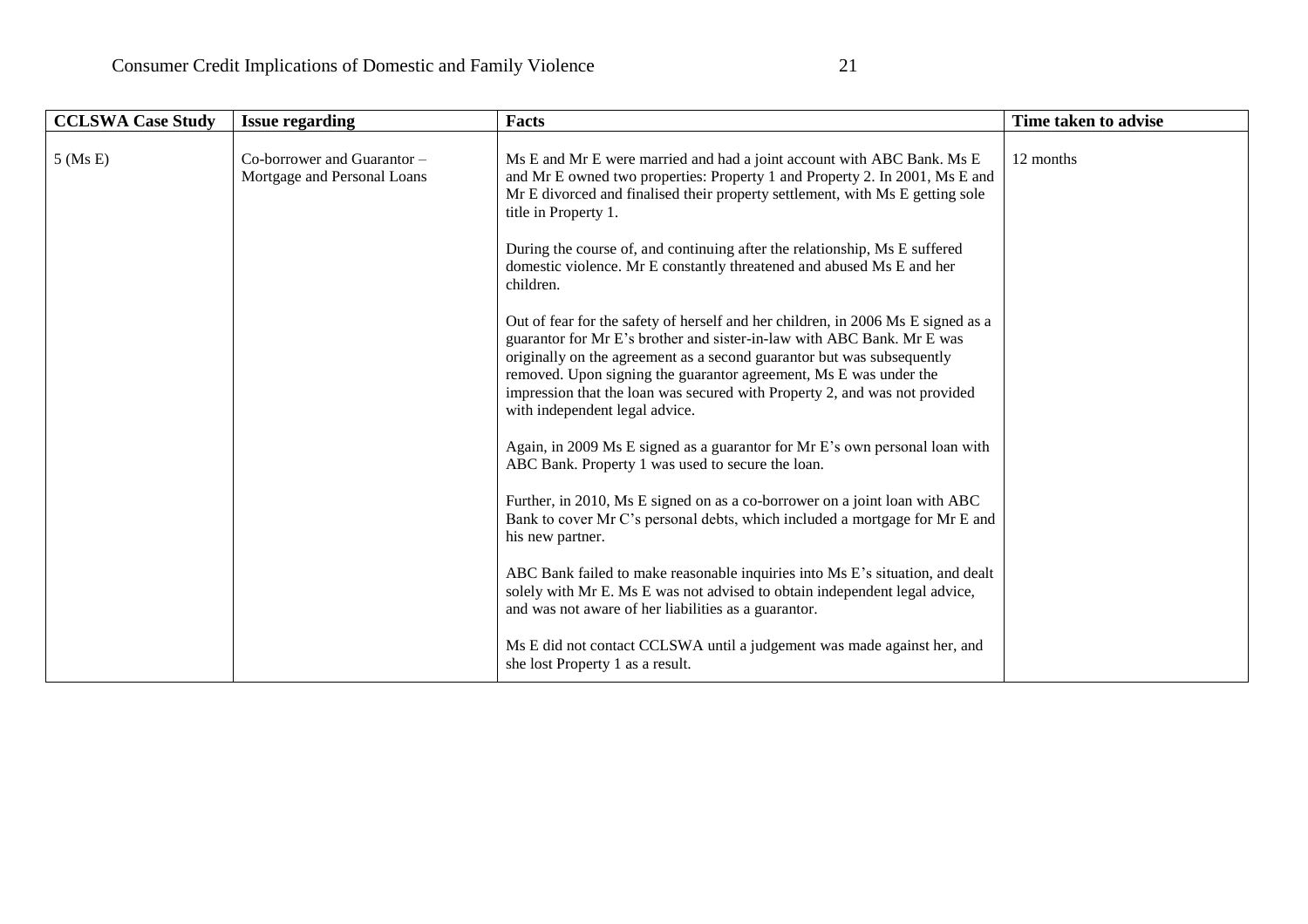| <b>CCLSWA Case Study</b> | <b>Issue regarding</b>                       | Facts                                                                                                                                                                                                                                                                        | Time taken to advise |
|--------------------------|----------------------------------------------|------------------------------------------------------------------------------------------------------------------------------------------------------------------------------------------------------------------------------------------------------------------------------|----------------------|
| $6$ (Ms F)               | Guarantor – Ex-partner's loan; joint<br>loan | Ms F did not suffer any physical violence during the course of her<br>relationship, however suffered economic abuse.                                                                                                                                                         | 11 months            |
|                          |                                              | Ms F signed on as a guarantor for her (then) partner for a loan of what she<br>believed was for \$40,000. On quick review of the paperwork, the loan was<br>actually for \$100,000. The financial broker advised that they did not approve<br>loans for less than \$100,000. |                      |
|                          |                                              | Uncomfortable with guaranteeing such a large loan, Mr F assured Ms F that<br>he would only use \$40,000 and deposit the surplus \$60,000 in a joint bank<br>account. Despite agreeing to deposit the surplus into a joint account, Ms F did<br>not benefit from the loan.    |                      |
|                          |                                              | Ms F disclosed to CCLSWA that she felt a lot of pressure from both her ex-<br>partner and the lender to sign the agreement.                                                                                                                                                  |                      |
|                          |                                              | Subsequent to that agreement, Mr F continued to pressure Ms F into<br>guaranteeing a further loan, threatening to declare bankruptcy so she would be<br>liable for the \$100,000.                                                                                            |                      |
|                          |                                              | Ms F is also a co-borrower on Mr F's mortgage, to which she received notice<br>from the lender of missed repayments.                                                                                                                                                         |                      |
|                          |                                              | Ms F came to CCLSWA as she was aware Mr F had missed his first<br>repayment and sought advice to remove herself as a guarantor. Ms F had not<br>been served any default notices at the time.                                                                                 |                      |
|                          |                                              | CCLSWA provided a document request to the lender, which the lender<br>ignored. During the time CCLSWA waited for the loan documents, the lender<br>served a writ of summons on the client.                                                                                   |                      |
|                          |                                              | Despite Ms F approaching CCLSWA early, the lender's lack of co-operation<br>meant Ms F was served with a court appearance.                                                                                                                                                   |                      |
|                          |                                              | Due to the complexity of the matter, CCLSWA referred her case to be<br>represented on a pro bono basis.                                                                                                                                                                      |                      |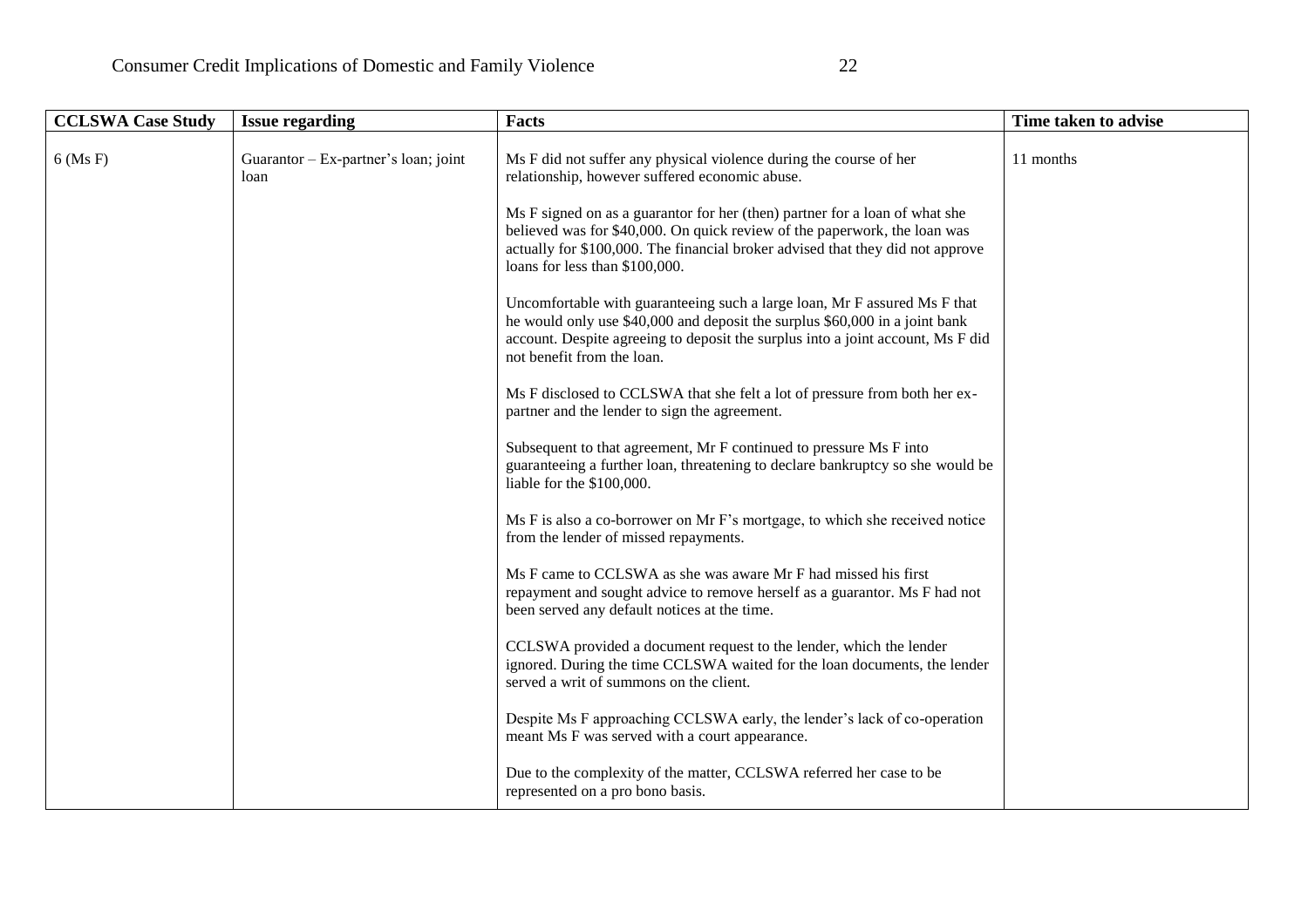| <b>CCLSWA Case Study</b> | <b>Issue regarding</b>                    | Facts                                                                                                                                                                                                                                                                                                                                                                                                                                                                                                                                                       | Time taken to advise |
|--------------------------|-------------------------------------------|-------------------------------------------------------------------------------------------------------------------------------------------------------------------------------------------------------------------------------------------------------------------------------------------------------------------------------------------------------------------------------------------------------------------------------------------------------------------------------------------------------------------------------------------------------------|----------------------|
| $7$ (Ms G)               | Financial Hardship - Personal<br>Mortgage | Ms G entered a mortgage agreement solely in her name in 2010.<br>Shortly after, Ms G met her ex-partner who eventually became physically<br>violent.<br>After the relationship ended, Ms G had to leave her job for her own safety and<br>became homeless.<br>As a result, in 2014 Ms G fell into arrears and could not pay her mortgage.<br>Ms G's lender failed to sell Ms G's property, and so Ms G continually was<br>charged with utility rates, increasing her debt owed.<br>CCLSWA has lodged a formal complaint to her bank and FOS, and the matter | 8 months (ongoing)   |
|                          |                                           | is ongoing.                                                                                                                                                                                                                                                                                                                                                                                                                                                                                                                                                 |                      |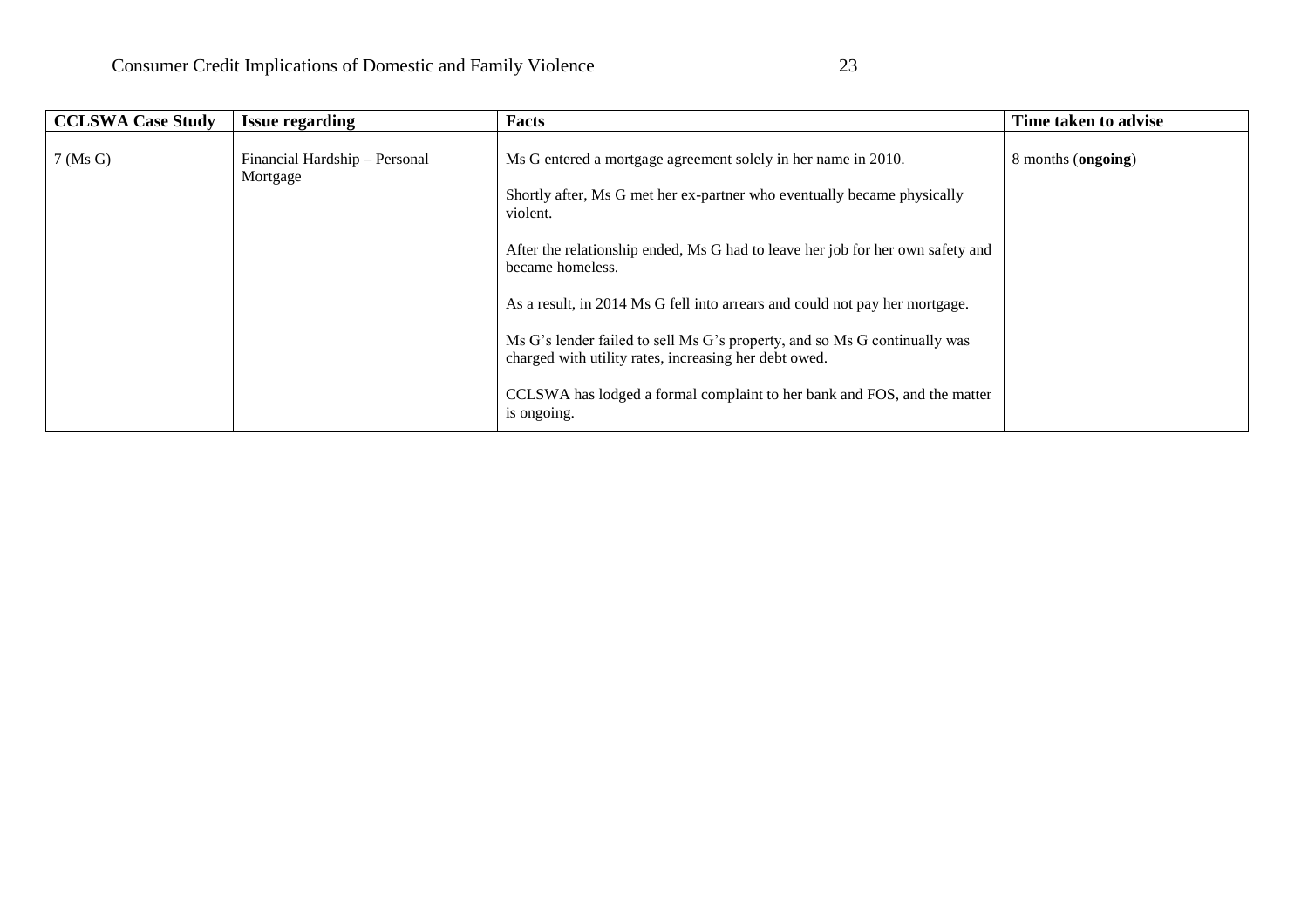# LAWS5184 CO-OPERATIVE EDUCATION FOR ENTERPRISE DEVELOPMENT (CEED) PROJECT 17/012

# **APPENDIX B – GLOSSARY**

| <b>Term</b>                | <b>Definition</b>                                                                |
|----------------------------|----------------------------------------------------------------------------------|
|                            | In undertaking the assessment, lenders must:                                     |
| Assessment (in context of  | (a) make reasonable inquiries about both the consumer's requirements             |
| responsible lending)       | and objectives and their financial situation; and                                |
|                            | (b) take reasonable steps to verify the consumer's financial situation           |
| Borrower (also the Debtor) | A person who obtains credit from a Lender                                        |
|                            | A person who obtains credit with a Borrower on the same credit                   |
|                            | contract for a Joint Loan. A Co-borrower will be legally responsible             |
| Co-borrower                | for the whole debt if the Borrower does not make repayments on the               |
|                            | loan, not just the Co-borrower's share. If neither can pay the debt, it can      |
|                            | end up as a default listing on the credit report                                 |
| Consumer lease             | A contract for the hire of goods a Lessee that does not have a right or          |
|                            | obligation to purchase the goods                                                 |
| Credit assistance          | A person who gives advice to a consumer or Credit licensee about                 |
|                            | consumer credit e.g. Financial broker                                            |
|                            | All Lenders must have a credit licence from the Australian Securities $\&$       |
| Credit licensee            | Investments Commission to engage in credit activities (such as                   |
|                            | providing credit)                                                                |
| Debt                       | Money owed on a credit contract                                                  |
| Default listing            | An overdue debt listed on your credit report that may make it hard to            |
|                            | borrow money for several years, and risk being made bankrupt                     |
| Financial broker           | An individual or firm that charges a fee or commission for signing credit        |
|                            | contracts on behalf of a Lender (such as a bank)                                 |
|                            | When a Borrower is willing, but unable, to meet their contractual debt           |
|                            | obligations because of unexpected events or unforeseen changes that              |
| Financial hardship         | impacts cashflow, for example: Changes in income or expenditure,                 |
|                            | changes in employment status (such as losing a job or having hours               |
|                            | reduced)                                                                         |
|                            | A person who signs a 'contract of guarantee' that is a a written promise         |
|                            | by the Guarantor that the Borrower will keep to all the terms and                |
| Guarantor                  | conditions of their credit contract. If the Borrower doesn't do so, the          |
|                            | contract of guarantee requires the Lender to chase the guarantor for all         |
|                            | the money owing under the credit contract                                        |
| Joint loan                 | When a <b>Borrower</b> and <b>Co-borrower</b> sign a credit agreement for a loan |
|                            | where they are jointly and individually liable for the debt                      |
| Judgement                  | A decision by a court that has been entered into the public record to            |
|                            | recover debt                                                                     |
| Lender (also the Credit    | Person providing the credit                                                      |
| provider)                  |                                                                                  |
| Lessee                     | A person who signs a Consumer Lease to hire goods or property                    |
| Lessor                     | A person who leases goods or property for hire                                   |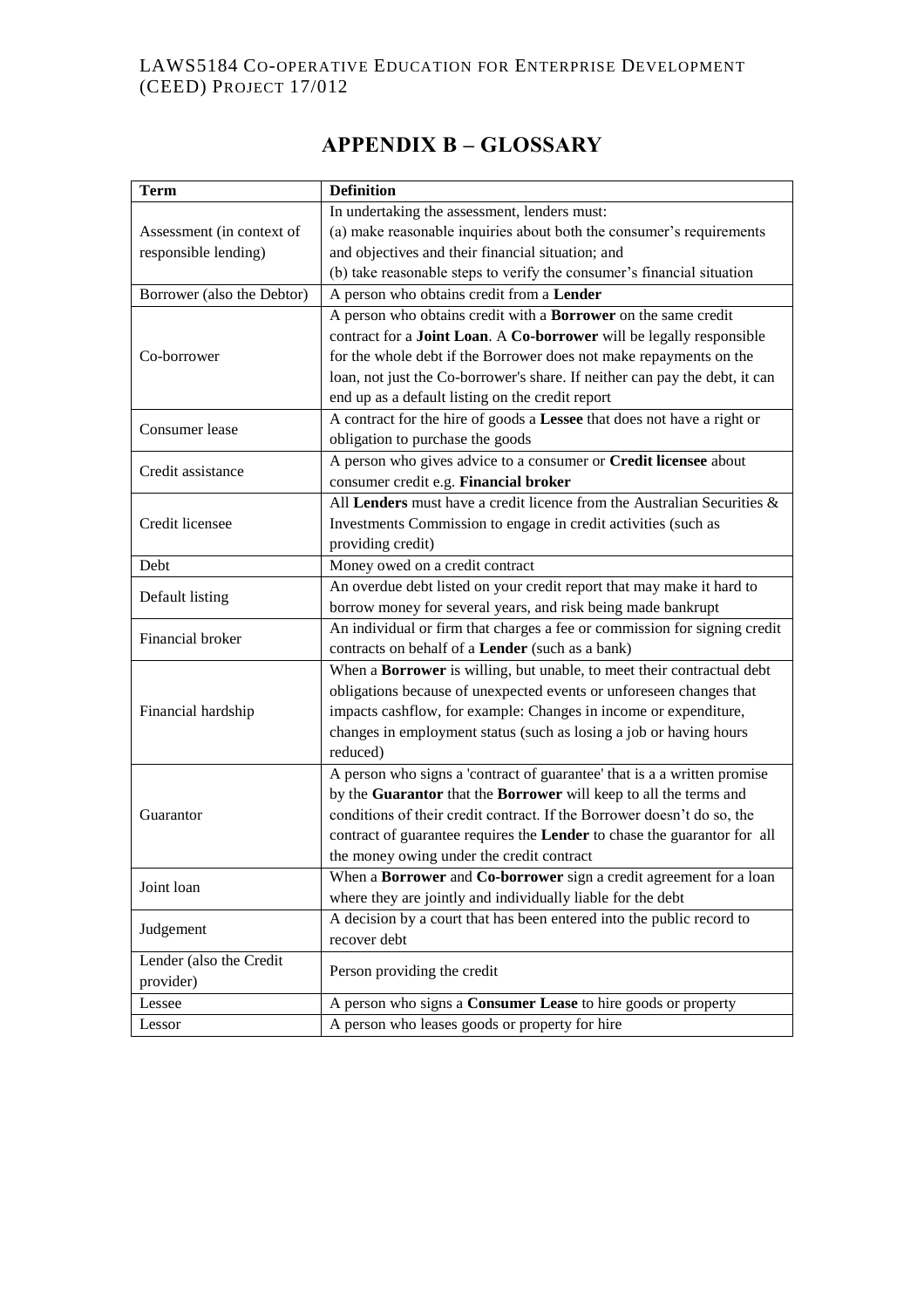#### **BIBLIOGRAPHY**

*A Articles / Books / Reports*

Australian Banker's Association Inc, *Industry guideline: Financial abuse and family and domestic violence policies* (November 2016) <http://www.bankers.asn.au/Consumers/Financial-abuse-prevention/domesticviolence >

Australian Institute of Criminology, *Key Issues in Domestic Violence* (2009) <http://www.aic.gov.au/publications/current%20series/rip/1-10/07.html>

Australian Law Reform Commission, *Family Violence - A National Legal Response*, Report No 114 (2010)

Australian Securities & Investments Commission, *Credit licensing: Responsible lending conduct* (November 2014) Regulatory Guide 209 <http://download.asic.gov.au/media/2243019/rg209-published-5-november-2014.pdf>

Australian Securities & Investments Commission, *Responsible Lending* (September 2013) < http://asic.gov.au/regulatory-resources/credit/responsible-lending/>

Australian and New Zealand Banking Corporation, Submission No 561to the Royal Commission into Family Violence, *Inquiry into Family Violence*, 29 May 2015

Braaf, Rochelle and Isobelle Barrett Meyering, *Seeking security: Promoting women's economic well-being following domestic violence* (Australian Domestic & Family Violence Clearinghouse the University of New South Wales, 2011)

Bryce, Jason 'Which banks will help me leave my abusive husband?' on SingleMum.com.au (26 November 2016) <http://singlemum.com.au/features/whichbanks- will-help-me-leave-my-abusive-husband-26112016- jason-bryce.html>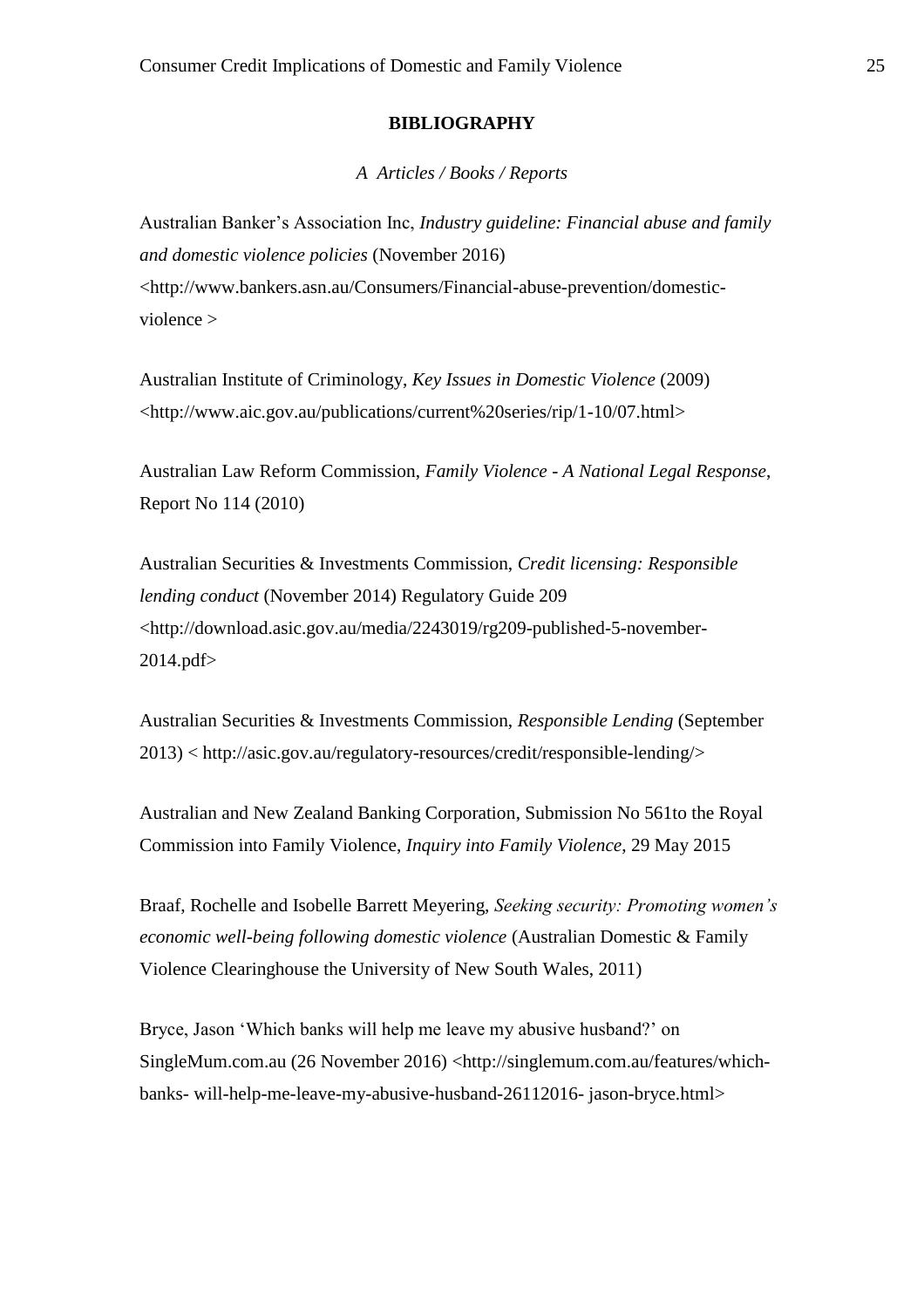Cameron, Prue, Submission No 40 to the Senate Finance and Public Administration References Committee, *Inquiry into Domestic Violence*, 31 July 2014

Consumer Utilities Advocacy Centre, *Helping Not Hindering: Uncovering Domestic Violence & Utility Debt*, A CUAC Research Report (2014) <https://www.cuac.org.au/research/cuac-research/345-helping-not-hinderinguncovering-domestic-violence-utility-debt/file>

Credit & Investments Ombudsman, *Family Violence*, CIO News – July 2016 (July 2016) < http://email.cosl.com.au/t/ViewEmail/y/B4132CB91D20AF74>

Customer Owned Banking Association, *Customer Owned Banking Code of Practice (*July 2016) <http://www.customerownedbanking.asn.au/images/stories/consumers/COBCOP/CO BCOP%20Booklet%20web%20-%20July%202016.pdf>

Department of the Attorney General, Court and Tribunal Services, *Family Violence Service* (2017) < http://www.courts.dotag.wa.gov.au/F/family\_violence\_service.aspx>

Department of Social Services, the National Council to Reduce Violence against Women and their Children, *Domestic Violence Laws in Australia* (June 2009)

Fehlberg, Belinda et al, *Australian Family Law: The Contemporary Context* (Oxford University Press, 2nd ed, 2015)

Financial Ombudsman Service Australia, *The FOS Approach to Joint Facilities and Family Violence* (Version 3, March 2017) <https://www.fos.org.au/custom/files/docs/fos-approachjoint-facilities-and-familyviolence-final-4-may-17.pdf>

Elliot May Lawyers, *Guarantee Provider Must Obtain Independent Legal Advice* (2017) <http://www.elliottmay.com.au/guarantee/>

Elliot May Lawyers, *Lender Fails to Insist on Independent Legal Advice* (2017) <http://www.elliottmay.com.au/independent-legal-advice/>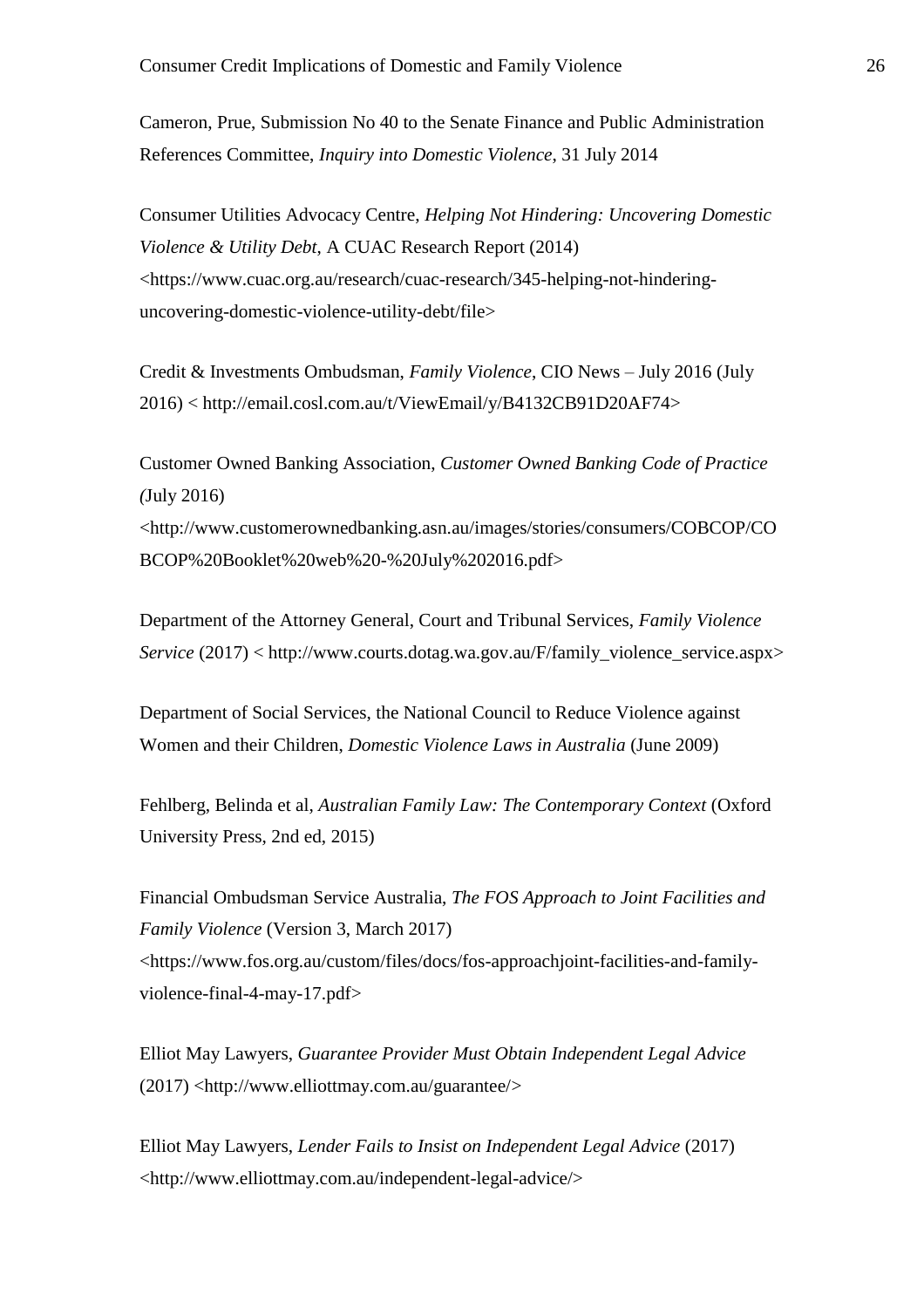Littwin, Angela, 'Coerced Debt: The Role of Consumer Credit in Domestic Violence' (2012) 100(4) *California Law Review* 95

Mitchell, Liesl, 'Domestic violence in Australia—an overview of the issues' (Research Paper Series, 2011-12, Parliamentary Library, Department of Parliamentary Services, 2011)

National Association of Community Legal Centres Inc. & Women's Legal Services, Submission No 26 to Senate Finance and Public Administration References Committee, *Domestic Violence Inquiry*, July 2014

Nichols, James L, and H. Laurence Ross, 'The Effectiveness of Legal Sanctions in Dealing with Drink Drivers' (1990) 6(2) *Alcohol, Drugs and Driving Journal*

Ogus, Anthony, Michael Faure, and Niels Philipsen, 'Best practice for consumer policy: report on the effectiveness of enforcement regimes' (2006) *Organisation for Economic Co-operation and Development*

Philips, Janet and Penny Vandenbroek, 'Domestic, family and sexual violence in Australia: an overview of the issues' (Research Paper Series, 2014-15, Parliamentary Library, Department of Parliamentary Services, 2014)

Smallwood, Emma, 'Stepping Stones: Legal Barriers to Economic Equality after Family Violence' (2015) Report on the Stepping Stones Project, *Women's Legal Service Victoria*

State of Victoria, *Royal Commission into Family Violence: Report and recommendations*, Vol IV, Parl Paper No 132 (2014-16) 94-5

Ulmestig, Rickard, and Marie Routledge Eriksson, 'Financial consequences of leaving violent men – women survivors of domestic violence and the social assistance system in Sweden' (2016) *European Journal of Social Work* 1-12